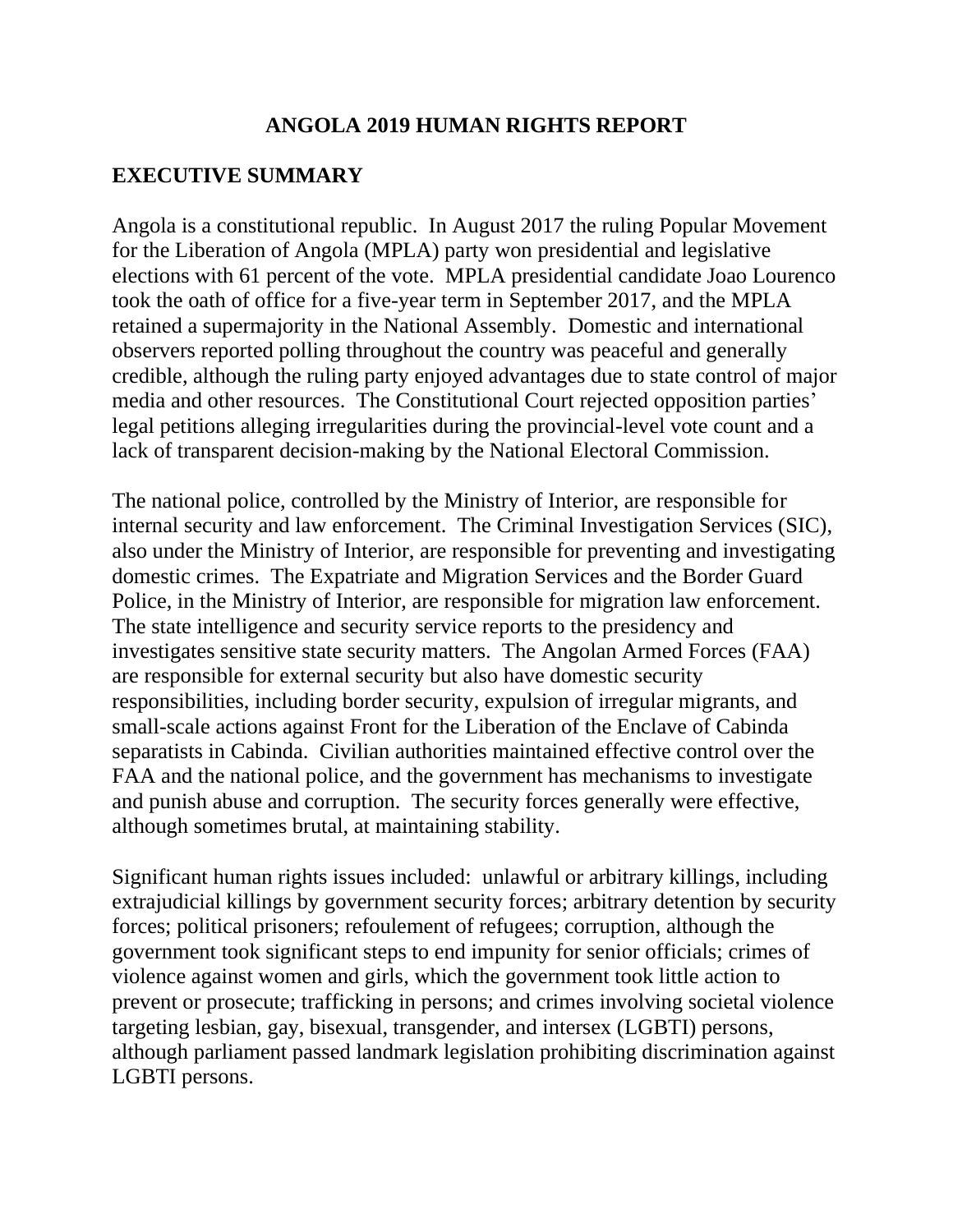The government took significant steps to prosecute or punish officials who committed abuses. It also dismissed and prosecuted cabinet ministers, provincial governors, senior military officers, and other officials for corruption and financial crimes. Nevertheless, accountability for human rights abuses was limited due to a lack of checks and balances, lack of institutional capacity, a culture of impunity, and government corruption.

# **Section 1. Respect for the Integrity of the Person, Including Freedom from:**

# **a. Arbitrary Deprivation of Life and Other Unlawful or Politically Motivated Killings**

There were reports the government or its agents committed arbitrary or unlawful killings. On August 22, soldiers of the FAA and elements from private security company Kadyapemba attacked a group of approximately 100 artisanal diamond miners in North Lunda, leading to the death of 39-year-old Bernardo Miguel, online news outlet Maka Angola reported.

During the year the SIC allegedly committed extrajudicial killings, at times in coordination with the national police, to combat crime. The national police and FAA have internal mechanisms to investigate security force abuses, and the government provided some training to reform the security forces.

### **b. Disappearance**

There were no reports of disappearances by or on behalf of government authorities.

# **c. Torture and Other Cruel, Inhuman, or Degrading Treatment or Punishment**

The constitution and law prohibit all forms of torture and cruel, inhuman, or degrading treatment or punishment, but the government did not always enforce these prohibitions. In August the country hosted a UN-organized training session related to the UN Convention Against Torture that gathered more than 60 participants working in a range of ministries and representatives of civil society groups.

Periodic reports continued of beatings and other abuses both on the way to and inside police stations during interrogations. On August 10, Manuel Tanto Mutyito died while detained in Sao Nicolau Prison in Namibe Province after being detained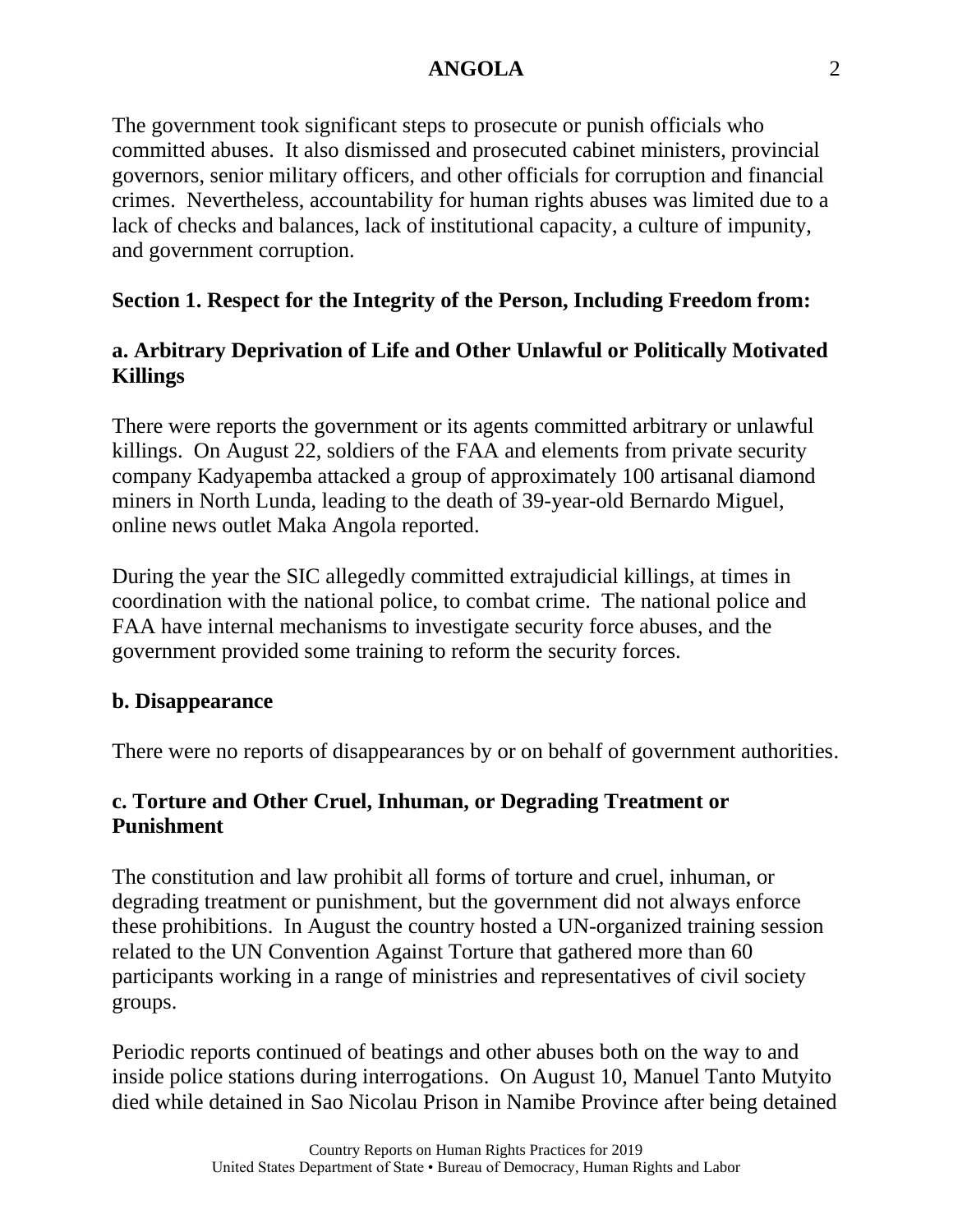by police the same day on theft charges. Mutyito's brother, who visited his brother's prison cell the next day, reported his brother's body showed signs of injury and that his cell walls were stained with blood. Police confirmed the murder, and an investigation was underway. The government acknowledged that at times members of the security forces used excessive force when apprehending individuals. Police authorities openly condemned some acts of violence or excessive force against individuals and asked that victims report abuses to the national police or the Office of the Public Defender (Ombudsman).

During the year there were fewer instances in which security forces reacted violently to public demonstrations against the government. The visible presence of security forces was enough to deter significantly what the government deemed unlawful demonstrations. Authorities claimed known agitators, who sought only to create social instability, organized many of the public demonstrations.

#### **Prison and Detention Center Conditions**

Prison and detention center conditions were harsh and life threatening due to overcrowding, a lack of medical care, corruption, and violence.

Physical Conditions: On July 19, Attorney General Helder Pitta Gros acknowledged to press that prison conditions in Uige Province were inadequate for rehabilitation and reintegration of prisoners.

Authorities frequently held pretrial detainees with sentenced inmates, and shortterm detainees with those serving long-term sentences for violent crimes, especially in provincial prisons. Inmates who were unable to pay court-ordered fines remained in prison after completing their sentence.

Prison conditions varied widely between urban and rural areas. Prisons in rural areas were less crowded and had better rehabilitation, training, and reintegration services. There were no reports of cases of deaths in prisons related to the physical conditions of jails. Prisons did not always provide adequate medical care, sanitation, potable water, or food, and it was customary for families to bring food to prisoners. Local nongovernmental organizations (NGOs) stated prison services were insufficient.

Administration: The government investigated and monitored prison and detention center conditions.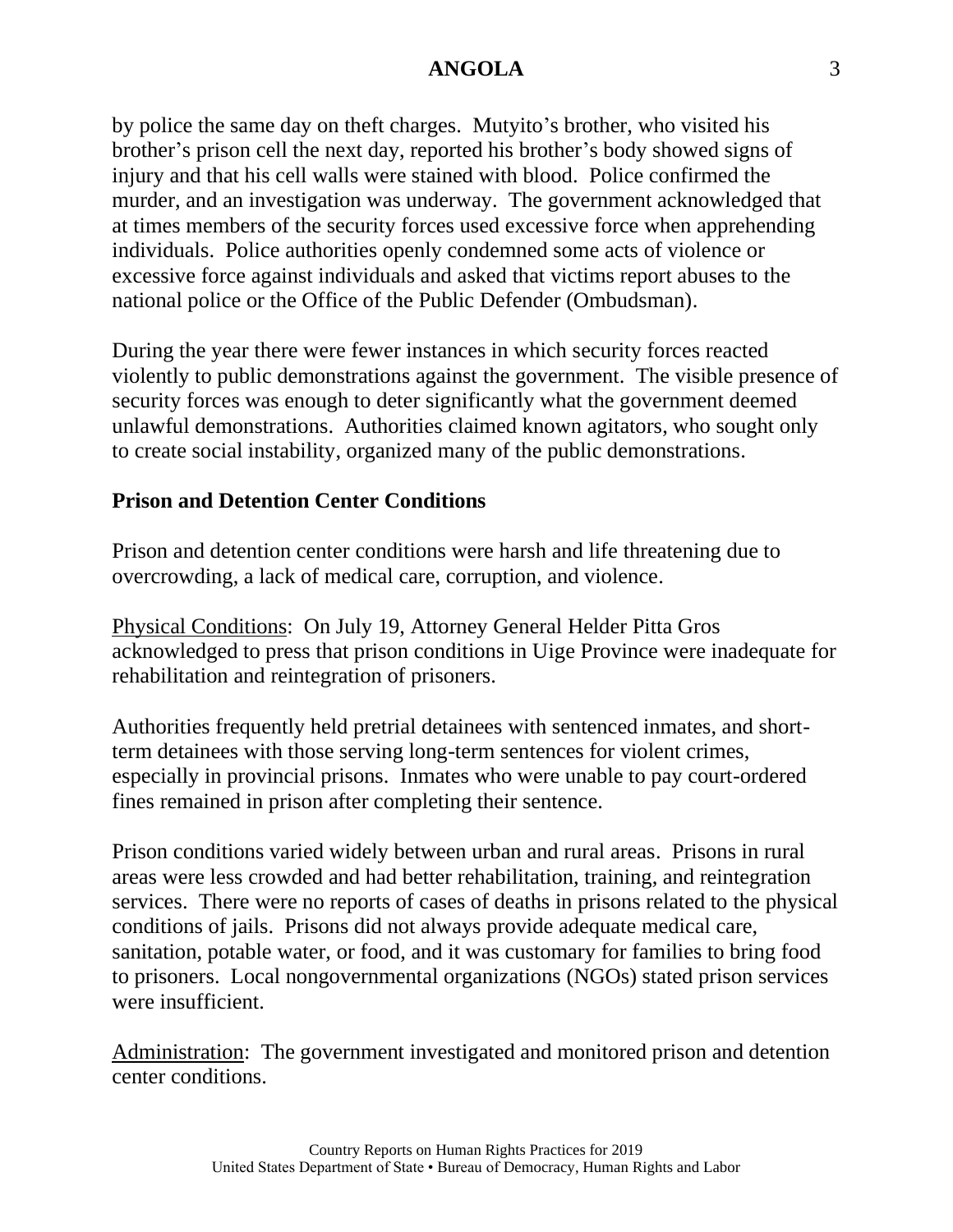Some offenders, including violent offenders, reported paying fines and bribes to secure their freedom, but it was unclear how prevalent this practice was.

Independent Monitoring: The government permitted visits to prisons by independent local and international human rights observers and foreign diplomats. Nevertheless, civil society organizations faced difficulties in contacting detainees, and prison authorities undermined civil society work in the prisons.

Members of opposition parties visited prisons around the country on a regular basis and reported uneven improvements in living conditions and rehabilitation programs. A local NGO that provides pro bono legal services to inmates stated prison officials were trying to improve conditions but that overcrowding limited results. According to the Ministry of Justice and Human Rights, ministry representatives made monthly visits to detention centers with representatives of the Office of the Public Defender, the Attorney General's Office (PGR), and members of the National Assembly to assess prisoners' living conditions.

# **d. Arbitrary Arrest or Detention**

The law prohibits arbitrary arrest and detention; however, security forces did not always respect these prohibitions. The constitution provides the right of habeas corpus to citizens to challenge their detention before a court.

According to several NGO and civil society sources, police arbitrarily arrested individuals without due process and routinely detained persons who participated, or were about to participate, in antigovernment protests, although the constitution protects the right to protest. While they often released detainees after a few hours, police at times charged them with crimes.

### **Arrest Procedures and Treatment of Detainees**

The law requires a magistrate or judge to issue a warrant before an arrest may be made, although a person caught committing an offense may be arrested immediately without a warrant. Authorities, however, did not always procure warrants before making an arrest.

By law the public prosecutor must inform the detainee of the legal basis for his or her detention within 48 hours. NGO sources reported authorities often did not respect the law. If the public prosecutor is unable to determine whether there is a legal basis for the detention within 48 hours, the prosecutor has the authority to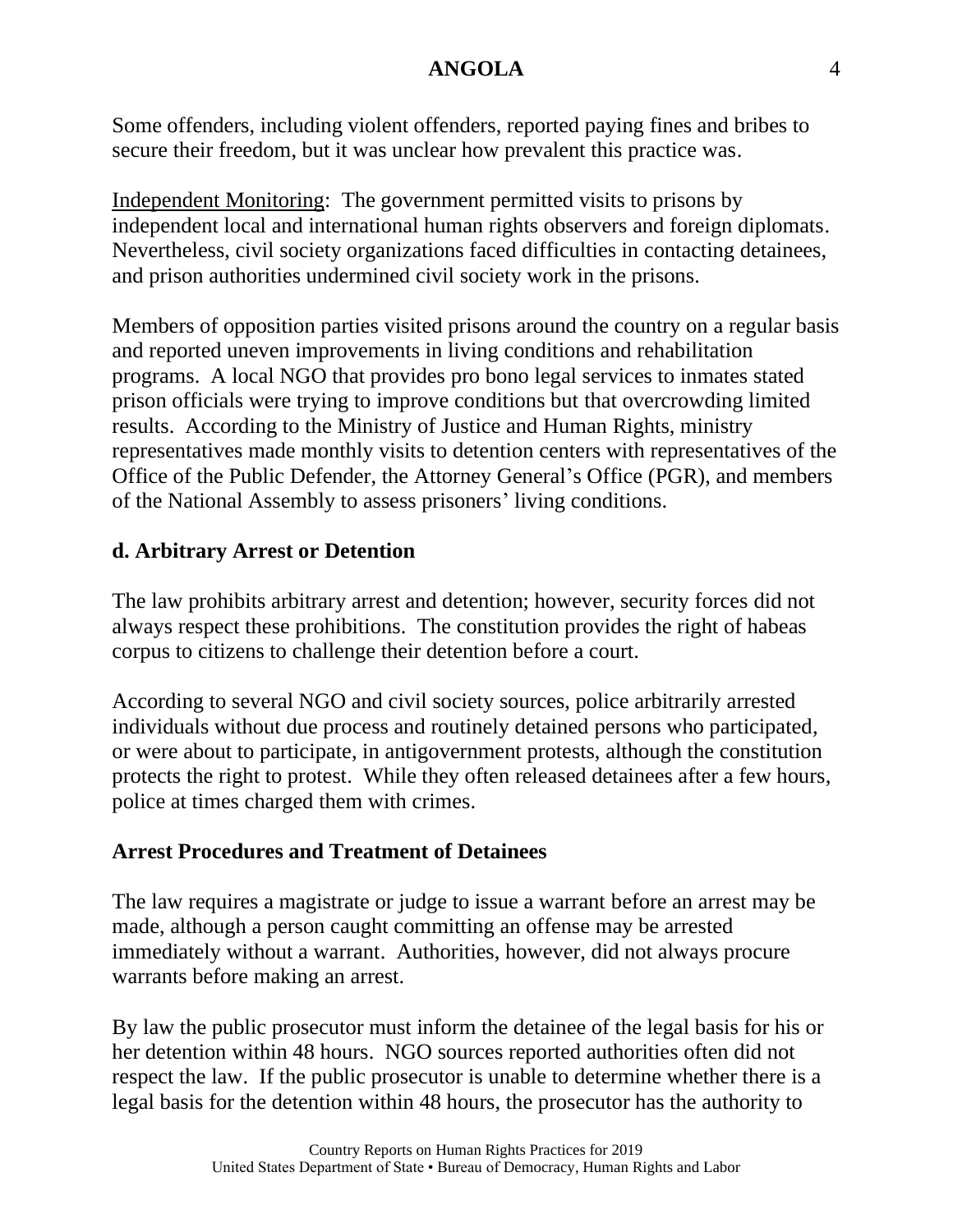release the person or, depending on the seriousness of the case, require the person to submit to one or more pretrial procedures prescribed by law, such as posting bail, periodic appearance before authorities, or house arrest.

If the public prosecutor determines a legal basis exists for the detention, a person may be held in pretrial detention for up to four months without charge and up to 12 months before a judge is required to rule on the case. Cases of special complexity regarding crimes for which conviction is punishable by eight or more years allow for pretrial detention without charge for up to six months, and up to 14 months before a judge is required to rule on the case. By law the period of pretrial detention counts as time served in fulfillment of a sentence of imprisonment.

The law states that all detainees have the right to a lawyer, either chosen by them or appointed by the government on a pro bono basis. The lack of lawyers in certain provinces at times impeded the right to a lawyer. There was an insufficient number to handle the volume of criminal cases, and the geographical distribution of lawyers was a problem, since most lawyers were concentrated in Luanda. Lawyers and NGOs noted that even in Luanda most poor defendants did not have access to lawyers during their first appearance before a judicial authority or during their trial. When a lawyer is unavailable, a judge may appoint a clerk of the court to represent the defendant, but clerks of the court often lacked the necessary training to provide an adequate defense.

The law allows family members prompt access to detainees, but prison officials occasionally ignored this right or made it conditional upon payment of a bribe. The law requires detainees be held incommunicado for up to 48 hours until being presented to a public prosecutor, except they may communicate with their lawyer or a family member.

A functioning but ineffective bail system, widely used for minor crimes, existed. Prisoners and their families reported that prison officials demanded bribes to release prisoners.

Arbitrary Arrest: Unlawful arrest and detention remained serious problems. On September 9, a judge in Namibe Province acquitted three fishmongers arrested by police for protesting the government's decision to close a public fish market and two youths for taking pictures of the protest. In his ruling the judge emphasized the right to protest is enshrined in the constitution and that the defendants had not rioted or committed vandalism.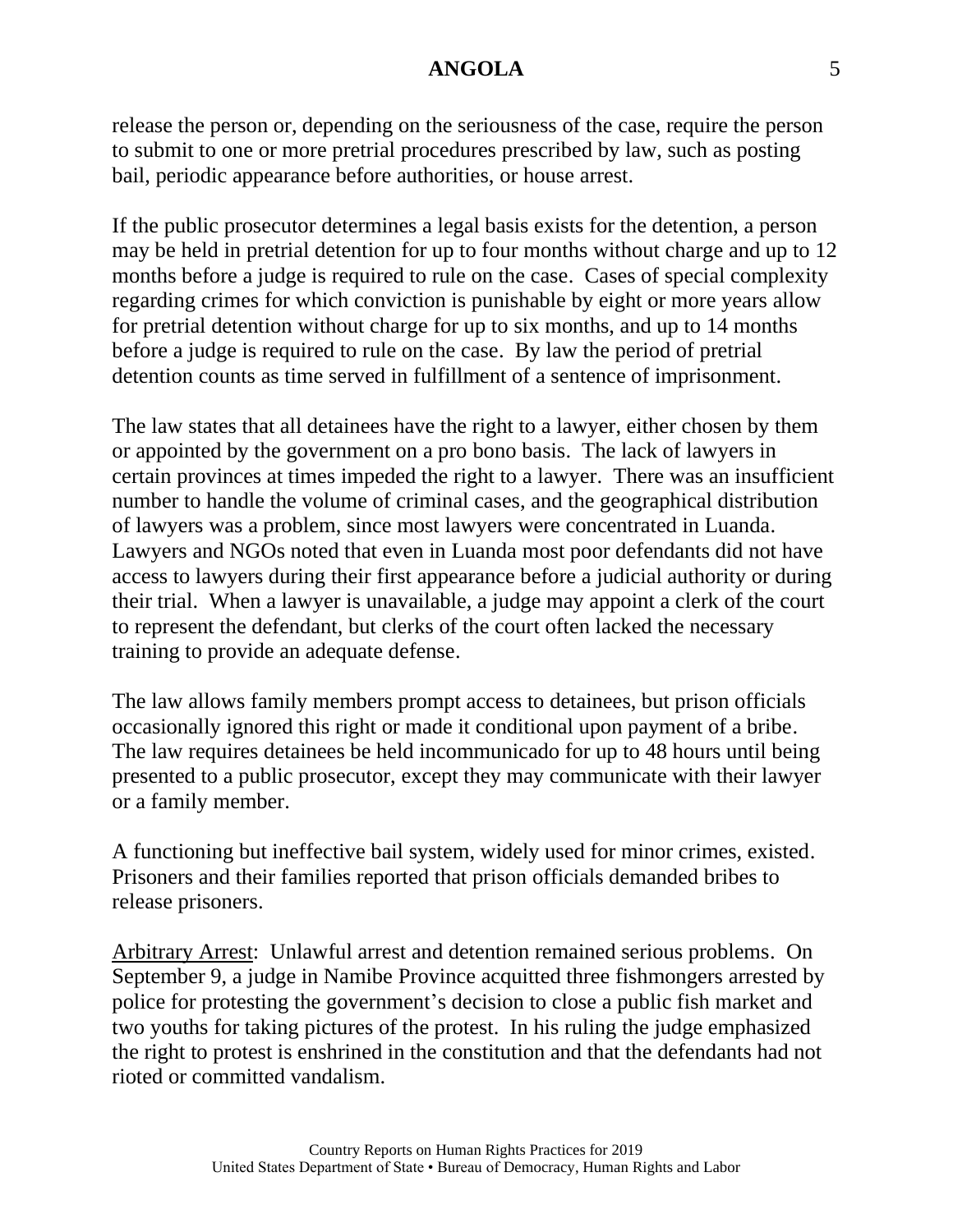Pretrial Detention: Excessively long pretrial detention continued to be a serious problem. An inadequate number of judges and poor communication among authorities contributed to the problem. In some cases authorities held inmates in prison for up to two years in pretrial detention. On March 18, State Secretary of Interior Jose Bamoquina Zau reported that approximately 8 percent of pretrial detainees were confined beyond their respective detention limits. The government often did not release detainees confined beyond the legal time limit, claiming previous releases of pretrial detainees had resulted in an increase in crime.

#### **e. Denial of Fair Public Trial**

The constitution and law provide for an independent and impartial judiciary. Institutional weaknesses in the judicial system, however, such as political influence in the decision-making process, were problems. The Ministry of Justice and Human Rights and the PGR worked to improve the independence of prosecutors and judges. The National Institute for Judicial Studies conducted capacity-building programs on the importance of an independent judicial system.

There were long trial delays at the Supreme Court, in part because the court is the only appeal court in the country. A law put into force in 2015 established another level of appellate courts to reduce delays, but it was not implemented at year's end. A public recruiting process for new judges was underway to staff the new appellate courts. Criminal courts also had a large backlog of cases, which resulted in major delays in hearings.

Informal courts remained the principal institutions through which citizens resolved civil conflicts in rural areas, such as disputes over a bartering deal. Each community in which informal courts were located established local rules, creating disparities in how similar cases were resolved from one community to the next. Traditional community leaders (known as *sobas*) also heard and decided local civil cases. Sobas do not have the authority to resolve criminal cases, which only courts may hear.

Both the national police and the FAA have internal court systems that generally remained closed to outside scrutiny. Although members of these organizations may be tried under their internal regulations, cases that include violations of criminal or civil laws may also fall under the jurisdiction of provincial courts. Both the PGR and the Ministry of Justice and Human Rights have civilian oversight responsibilities over military courts.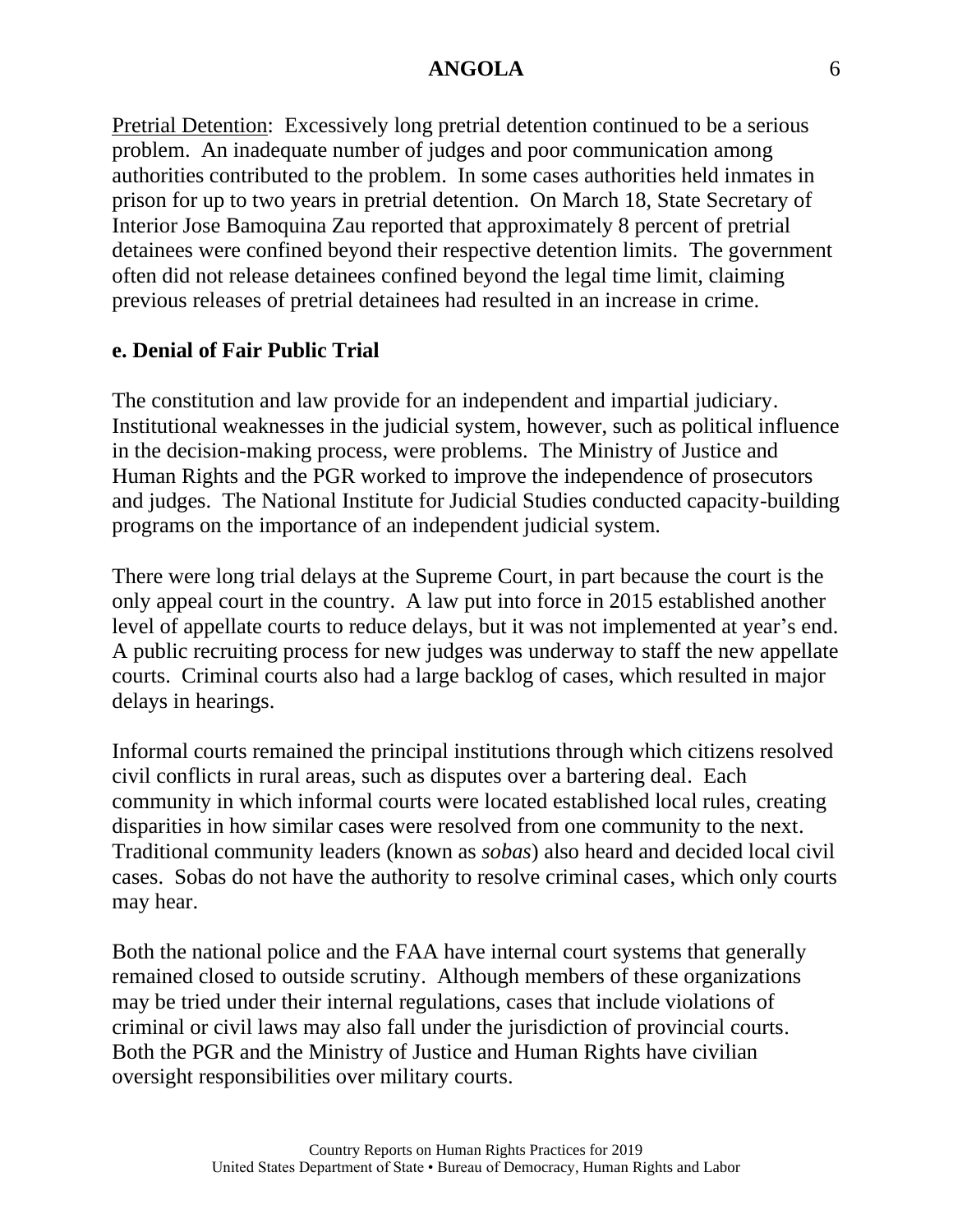#### **Trial Procedures**

Although the law provides all citizens the right to a fair trial, authorities did not always respect this right. Defendants enjoy the right to a presumption of innocence until proven guilty. Authorities must inform defendants of the charges levied against them in detail within 48 hours of their detention. Defendants have the right to free language interpretation during all legal proceedings from the moment charged through all appeals. By law trials are usually public, although each court has the right to close proceedings. Defendants have the right to be present and consult with an attorney, either chosen by them or appointed by the state, in a timely manner. According to the Ministry of Justice and Human Rights, all public defenders are licensed lawyers. Defendants do not have the right to confront their accusers. They may question witnesses against them and present witnesses and evidence on their own behalf. Defendants have the right to sufficient time and facilities to prepare a defense. The law protects defendants from providing self-incriminating testimony. Individuals have the right to appeal their convictions. Authorities did not always respect these trial procedure rights.

A separate juvenile court is designated for children's affairs. A juvenile court hears cases of minors between the ages of 12 and 16 accused of committing a criminal offense. Minors older than 16 accused of committing a criminal offense are tried in regular courts. In many rural municipalities, there is no provision for juvenile courts, so offenders as young as 12 may be tried as adults. In many cases traditional leaders have state authority to resolve disputes and determine punishments for civil offenses, including offenses committed by juveniles. The constitution defines traditional authorities as ad hoc units of the state.

The president appoints Supreme Court justices for life terms without confirmation by the National Assembly. The Supreme Court generally hears cases concerning alleged political and security crimes.

#### **Political Prisoners and Detainees**

On January 28-29, 64 activists of the Independent Movement of Cabinda were detained in Cabinda Province after submitting the statutory notification to authorities of their intention to demonstrate on February 1 to demand independence for the exclave. The activists were arrested in anticipation of the march and held in custody for several months without a trial. They were subsequently released in tranches. Defense lawyers argued the arrests were illegal since the constitution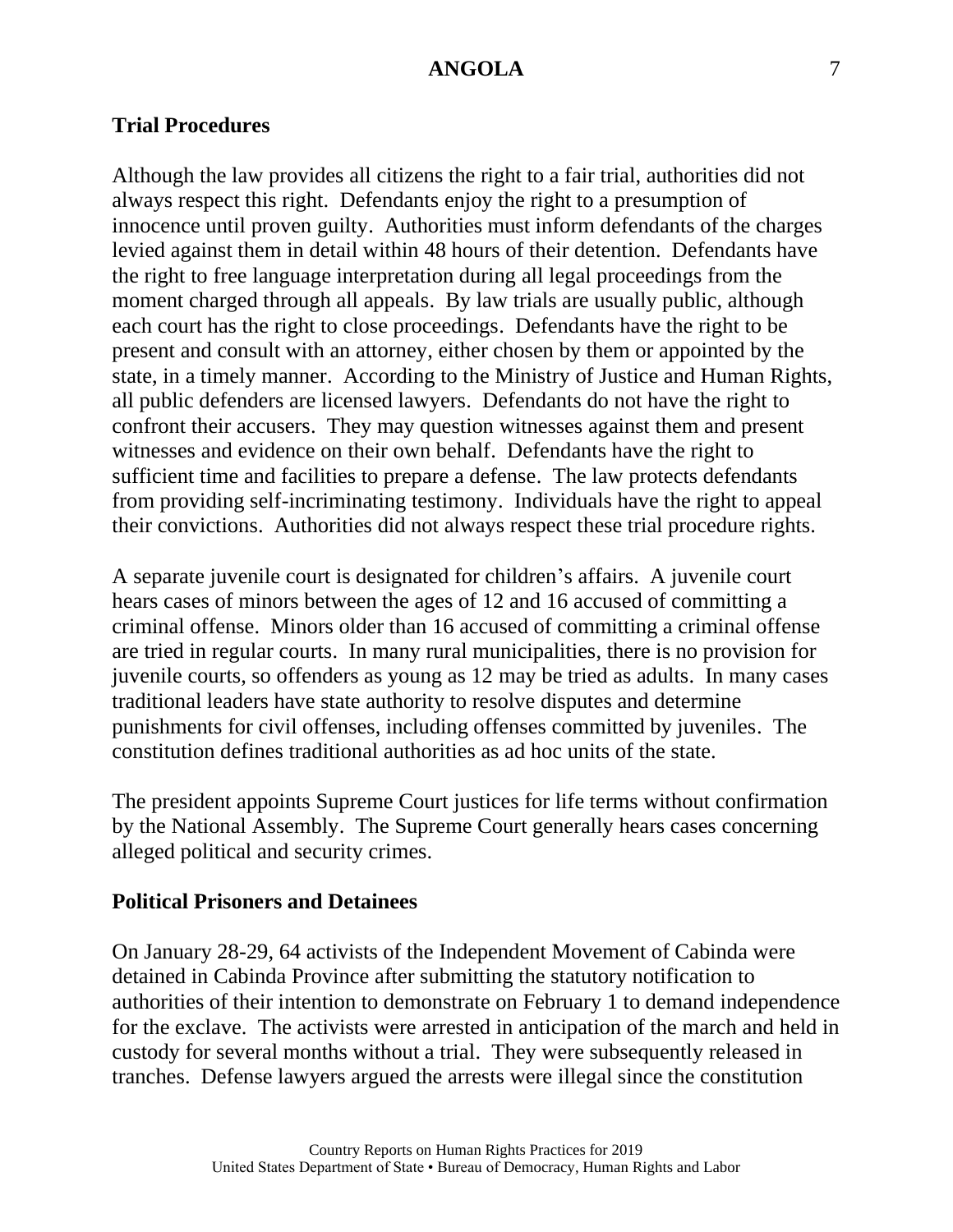allows freedom of assembly and protest. On July 4, the last 11 activists were released on their own recognizance and were awaiting trial on rebellion charges.

## **Civil Judicial Procedures and Remedies**

Damages for human rights violations may be sought in provincial courts and appealed to the Supreme Court.

# **Property Restitution**

The constitution recognizes the right to housing and quality of life, and the law states that persons relocated should receive fair compensation. The constitution provides that all untitled land belongs to the state.

In January the provincial government of Benguela demolished approximately 100 homes in the Salinas neighborhood of the city of Benguela, leaving hundreds homeless, a foreign radio service reported. Benguela governor Rui Falcao accused the affected homeowners of building unlicensed homes on land they did not own. Affected homeowners, some of whom had lived in their homes for 30 years, claimed they had land titles for the properties and accused the government of reselling their land to new buyers.

# **f. Arbitrary or Unlawful Interference with Privacy, Family, Home, or Correspondence**

The constitution and law prohibit such actions, but the government did not always respect these prohibitions. Civil organizations and politically active individuals, including government critics, members of opposition parties, and journalists, complained the government maintained surveillance of their activities and membership. These groups also frequently complained of threats and harassment based on their affiliations with groups that were purportedly or explicitly antigovernment.

# **Section 2. Respect for Civil Liberties, Including:**

# **a. Freedom of Expression, Including for the Press**

The constitution and law provide for freedom of expression, including for the press. State media continued to be the country's primary source for news and generally reflected a progovernment view. Nevertheless, individuals were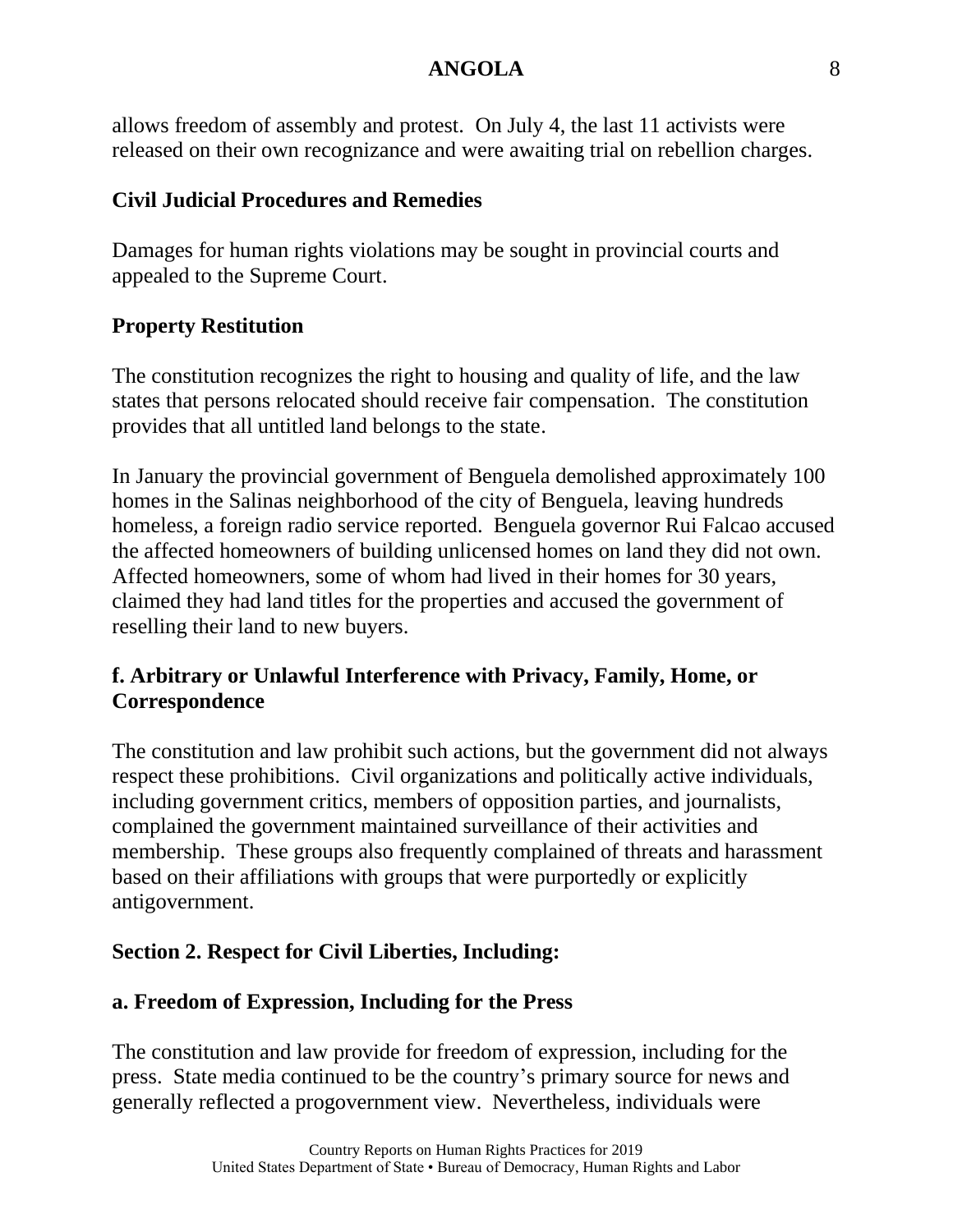increasingly able to use private media and social media platforms to openly criticize government policies and practices.

Freedom of Expression: Individuals reported practicing self-censorship but generally were able to criticize government policies without fear of direct reprisal. Social media was widely used in the larger cities and provided an open forum for discussion.

Press and Media, Including Online Media: Private radio and print media criticized the government openly and access to private media was expanding to outside the capital. For example, the private Catholic radio station Radio Ecclesia expanded its coverage from one to 15 provinces, and private media were on the internet. Journalists routinely complained of lack of transparency and communication from government press offices and other government officials.

The president appoints the leadership of all major state-owned media outlets and state control of these outlets often led to one-sided reporting. State news outlets, including Angolan Public Television (TPA), Radio Nacional, and the *Jornal de Angola* newspaper, favored the ruling party but increased their coverage of opposition political parties' perspectives and social problems reflecting poor governance during the year. The TPA continued to broadcast plenary sessions of the National Assembly live, including interventions by opposition parties. The channel also continued to invite opposition politicians and civil society members to comment live on stories featured on the nightly news, but private stations were prohibited from filming parliament. Opposition parties also received far less overall coverage on state media than did the ruling party.

Violence and Harassment: Journalists reported fewer incidents of violence or harassment compared with the previous year.

On June 20, relatives of the defendants in the court case of former minister of transportation Augusto Tomas and four others charged with corruption threatened the journalists covering the event while they were in the lobby awaiting the beginning of the court session. In response the head of the Angolan Journalists Union urged his colleagues to press charges against those who try to intimidate journalists.

Censorship or Content Restrictions: The Regulatory Entity for Social Communication (ERCA), a body mandated to license and delicense journalists and determine what constitutes appropriate media content, remained largely inactive.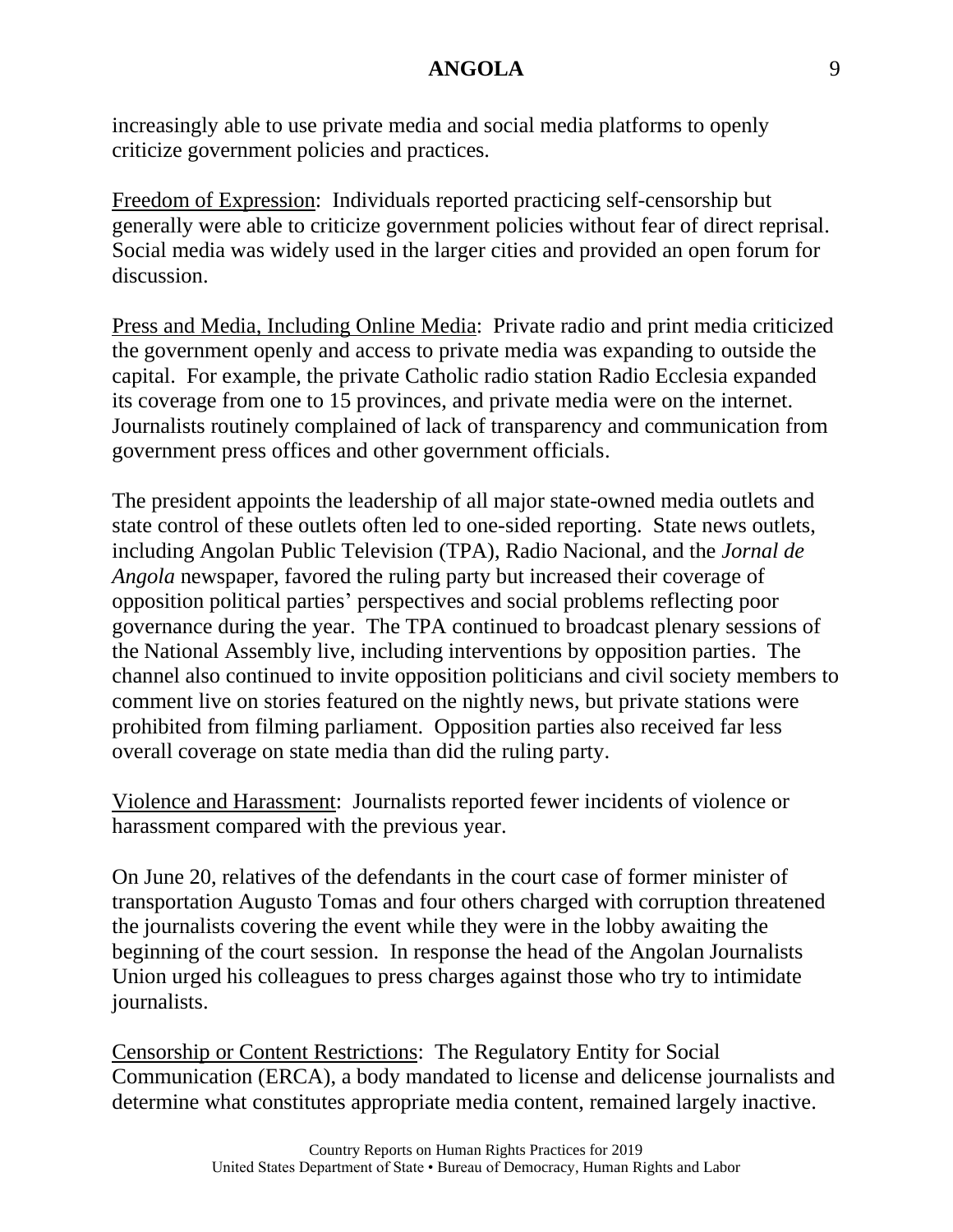Journalists reported practicing self-censorship for political and financial reasons.

The minister of social communication, the spokesperson of the presidency, and the national director of information maintained significant decision-making authority over media. It was commonly understood these individuals actively vetted news stories in the state-controlled print, television, and radio media and exercised considerable authority over some privately owned outlets. State-controlled media rarely published or broadcast stories critical of the ruling party, government officials, or government policies. Coverage critical of the previous government of Jose Eduardo dos Santos and of senior-level officials who had been dismissed on allegations of corruption increased significantly during the year.

Libel/Slander Laws: Defamation is a crime for which conviction is punishable by imprisonment or a fine, and unlike in most cases in which defendants are presumed innocent until proven guilty, defendants in defamation cases have the burden of proving their innocence by providing evidence of the validity of the allegedly damaging material.

Several journalists in print media, radio, and political blogs faced libel and defamation lawsuits. Journalists complained the government used libel laws to limit their ability to report on corruption and nepotistic practices, while the government assessed that some journalists abused their positions and published inaccurate stories regarding government officials without verifying the facts or providing the accused the right of reply.

# **Internet Freedom**

The law mandates ERCA to determine what constitutes appropriate media content, including online content. The government did not, however, restrict or disrupt access to the internet or censor online content, and there were no credible reports the government monitored private online communications without appropriate legal oversight.

# **Academic Freedom and Cultural Events**

There were no government restrictions on academic freedom or cultural events.

# **b. Freedoms of Peaceful Assembly and Association**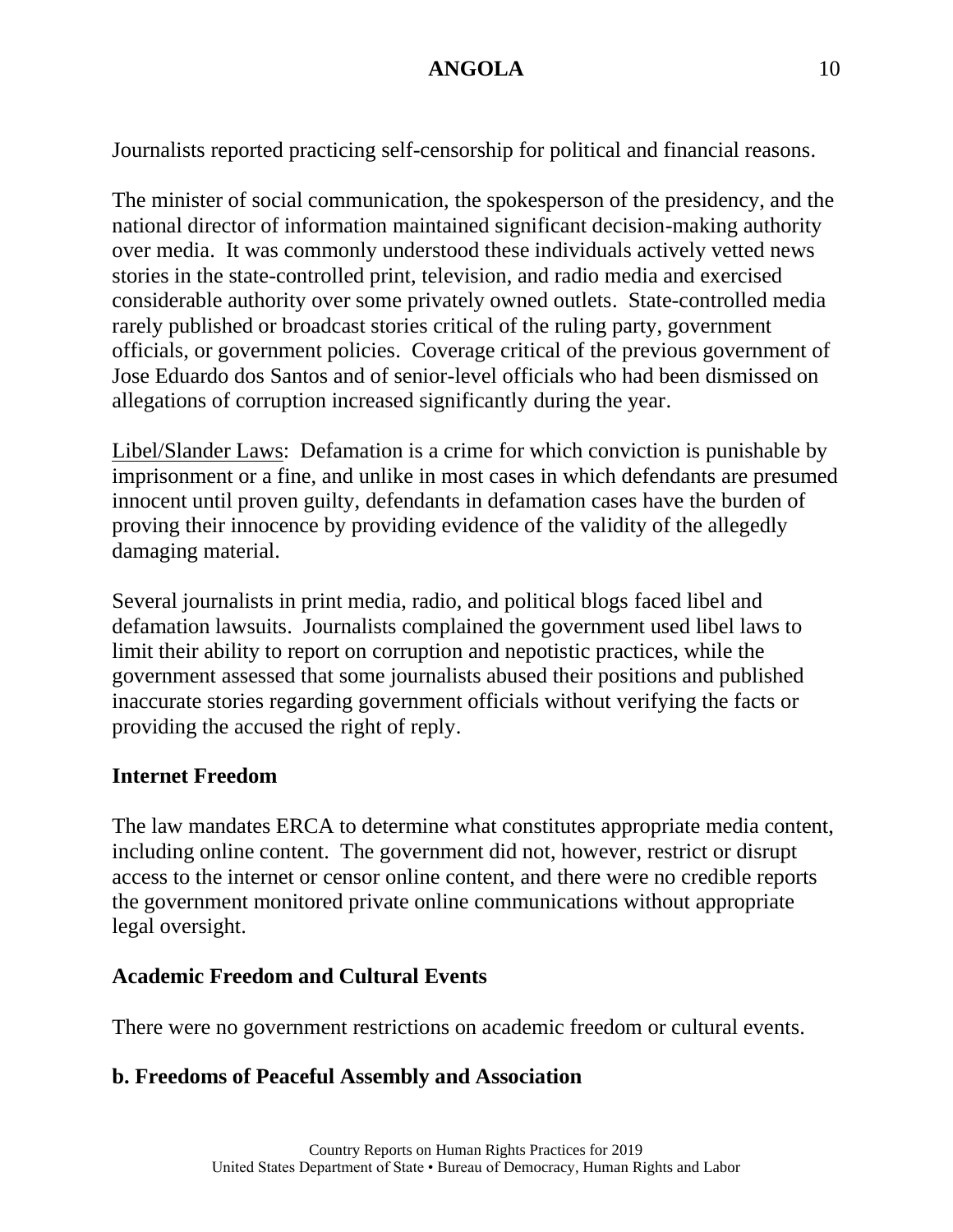# **Freedom of Peaceful Assembly**

The constitution and law provide for the right of peaceful assembly, and the government increasingly respected this right.

The law requires written notification to the local administrator and police three days before public assemblies are to be held. The law does not require government permission to hold public assemblies, but it permits authorities to restrict or stop assemblies in public spaces within 109 yards of public, military, detention, diplomatic, or consular buildings for security reasons. The law also requires public assemblies to start after 7 p.m. on weekdays and 1 p.m. on Saturdays. The number of antigovernment protests increased during the year, and the government at times prohibited events based on perceived or claimed security considerations. Police and administrators did not interfere with progovernment gatherings. Nonpartisan groups intending to criticize the government or government leaders, however, often encountered the presence of police, who prevented them from holding their event or limited their march route. Usually authorities claimed the timing or venue requested was problematic or that the proper authorities had not received notification.

In July seven activists from the Revolutionary Movement were detained, tried, and convicted in Benguela for protesting in front of Lobito city hall to demand access to clean water. They were convicted of violating the constitution's provisions for failing to communicate their intention to protest and for contempt of law enforcement. The court imposed a five-month prison sentence that could be suspended in lieu of payment for a fine. The activists were released a few days following the sentencing with each paying a fine of 76,000 kwanzas (\$208).

### **Freedom of Association**

The constitution and law provide for the right of association, but the government did not always respect this right (see also section 7.a.). Extensive delays in the NGO registration process continued to be a problem; however, NGOs that had not yet received registration were allowed to operate. The government at times arbitrarily restricted the activities of associations it considered subversive by refusing to grant permits for projects and other activities. Authorities generally permitted opposition parties to organize and hold meetings.

A 2012 law on private associations and a 2002 presidential decree regulate NGOs. Despite civil society complaints that requirements were vague, the Ministry of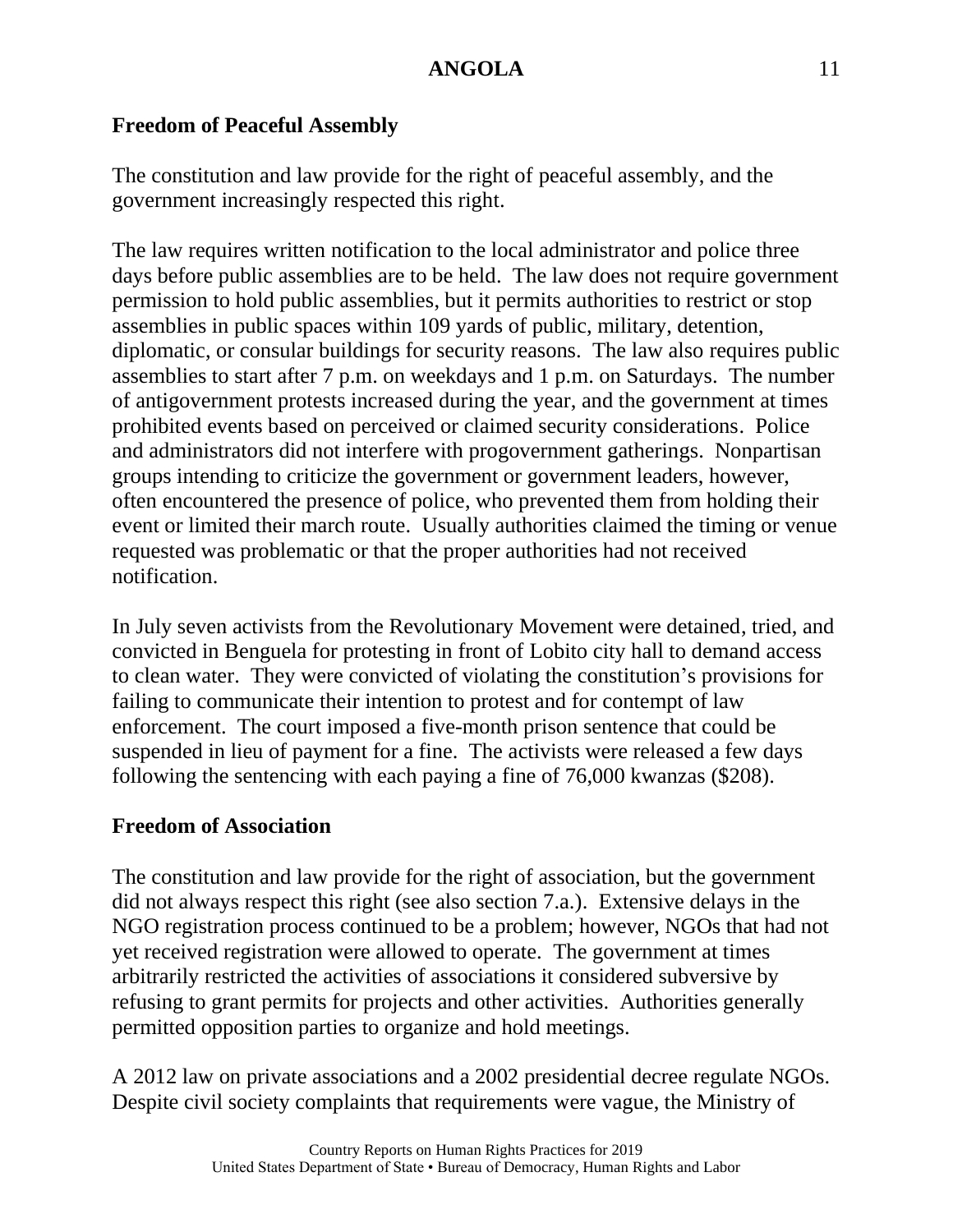Justice and Human Rights was active in providing information on registration requirements.

# **c. Freedom of Religion**

See the Department of State's *International Religious Freedom Report* at [https://www.state.gov/religiousfreedomreport/.](https://www.state.gov/religiousfreedomreport/)

# **d. Freedom of Movement**

The constitution and law provide for freedom of internal movement, foreign travel, emigration, and repatriation. The government at times restricted these rights.

In-country Movement: Document checkpoints in domestic airports and on roads throughout the country were common. Reports by local NGOs suggested that, in spite of an incremental drop in cases, some police officers continued to extort money from civilians at checkpoints and during regular traffic stops. Reports from the diamond-mining provinces of Lunda Norte and Lunda Sul indicated some government agents restricted the movements of local communities.

# **e. Internally Displaced Persons**

Not Applicable.

# **f. Protection of Refugees**

Abuse of Migrants, Refugees, and Stateless Persons: The government generally cooperated with the Office of the UN High Commissioner for Refugees (UNHCR) and other humanitarian organizations in providing protection and assistance to refugees, returning refugees, asylum seekers, stateless persons, or other persons of concern.

There were reports throughout the year that Lunda Norte provincial authorities exerted pressure on irregular migrants and refugees to return to the Democratic Republic of the Congo (DRC). The government failed to provide adequate protection for asylum seekers and urban refugees.

In November 2018 security forces launched Operation Rescue, a nationwide law enforcement campaign to address violent crime, illegal migration, unlicensed commercial and religious activity, and road accidents. The campaign continued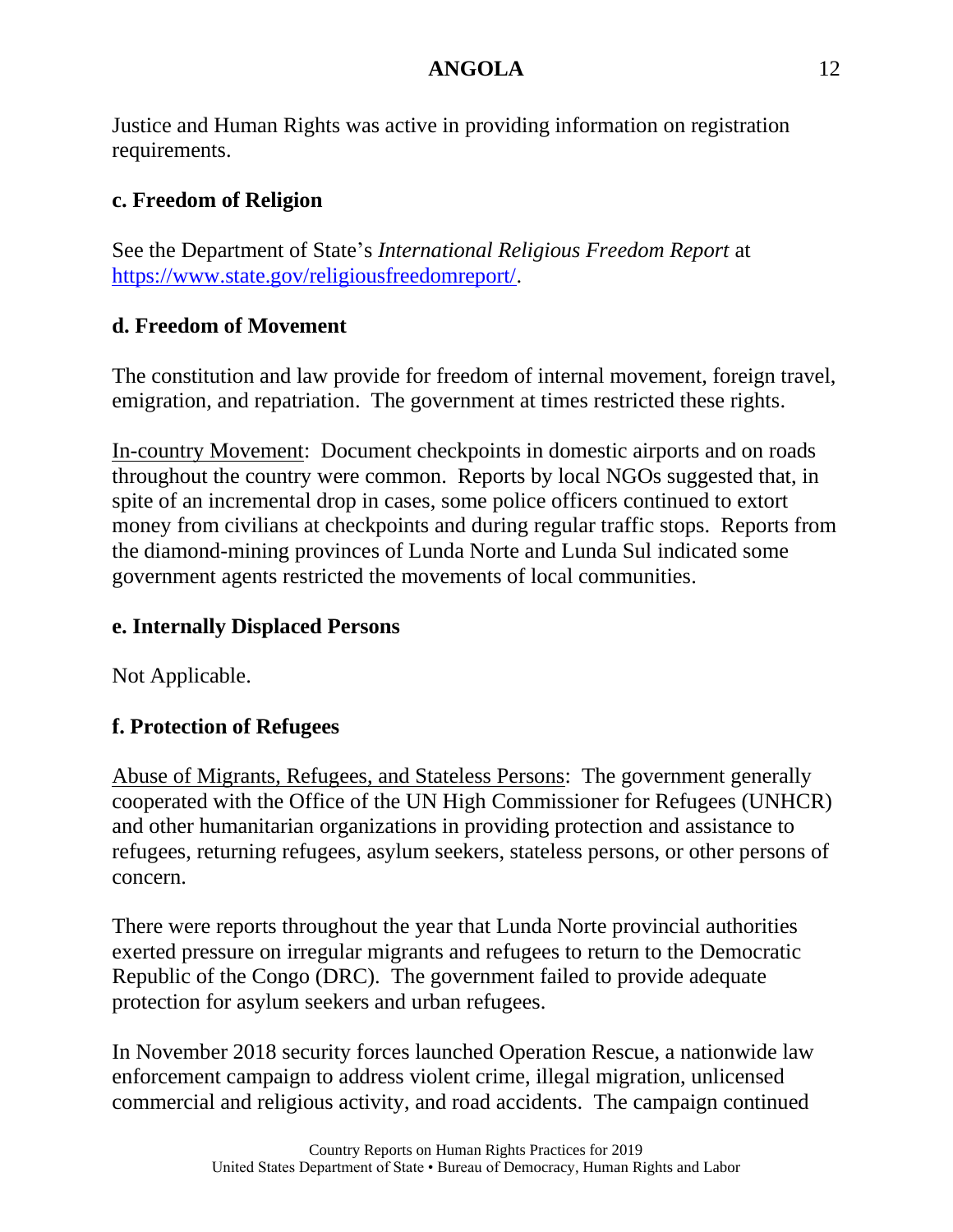throughout the year. It acutely affected both legal and undocumented migrants, refugees, and stateless persons who rely on the informal markets to make a living, as job opportunities were limited and the law prohibits refugees from operating businesses. Political opposition parties and civil society organizations also criticized the operation for restricting religious freedom, including the closure of an estimated 2,500 places of worship.

The government did not implement key elements of the 2015 asylum law, which impeded refugee and asylum seekers' access to basic services and documents, such as birth certificates for children of foreign-born parents. NGOs working with refugee and asylum-seeker populations continued to cite security force harassment of and government discrimination against those communities.

The government generally cooperated with UNHCR, the World Food Program, and NGOs to protect and assist refugees. In August and September, the government supported a voluntary spontaneous repatriation of more than 15,000 refugees from Lunda Norte to the DRC. The government cooperated with UNHCR and the government of the DRC to respond to the humanitarian crisis and provided transportation for the spontaneous returnees. UNHCR estimated more than 8,000 refugees remained at its Lovua, Lunda Norte, resettlement camp.

Access to Asylum: The 2015 asylum law provides for the granting of asylum or refugee status, but the law had not been implemented. The law provides specific procedures for the submission of an asylum application and guidance on the determination of asylum and refugee cases. UNHCR and several NGOs reported that asylum seekers and urban refugees did not have a mechanism to apply for or resolve their status. The 2015 law changed the role of the Committee for the Recognition of the Right to Asylum, the prior implementing mechanism to identify, verify, and legalize asylum seekers, to that of an advisory board; however, at year's end the government had not put into practice an alternative mechanism to adjudicate asylum and refugee cases in the committee's place. The law also established the creation of reception centers for refugees and asylum seekers where they are to receive assistance until the government makes a decision on their cases.

Freedom of Movement: UNHCR, NGOs, and refugees reported restrictions on freedom of movement in Lunda Norte Province. Police arbitrarily arrested or detained refugees and confiscated or ripped up their registration documents during periodic roundups, particularly in Dundo, the provincial capital. Refugees also reported periodic restrictions on freedom of movement from their resettlement site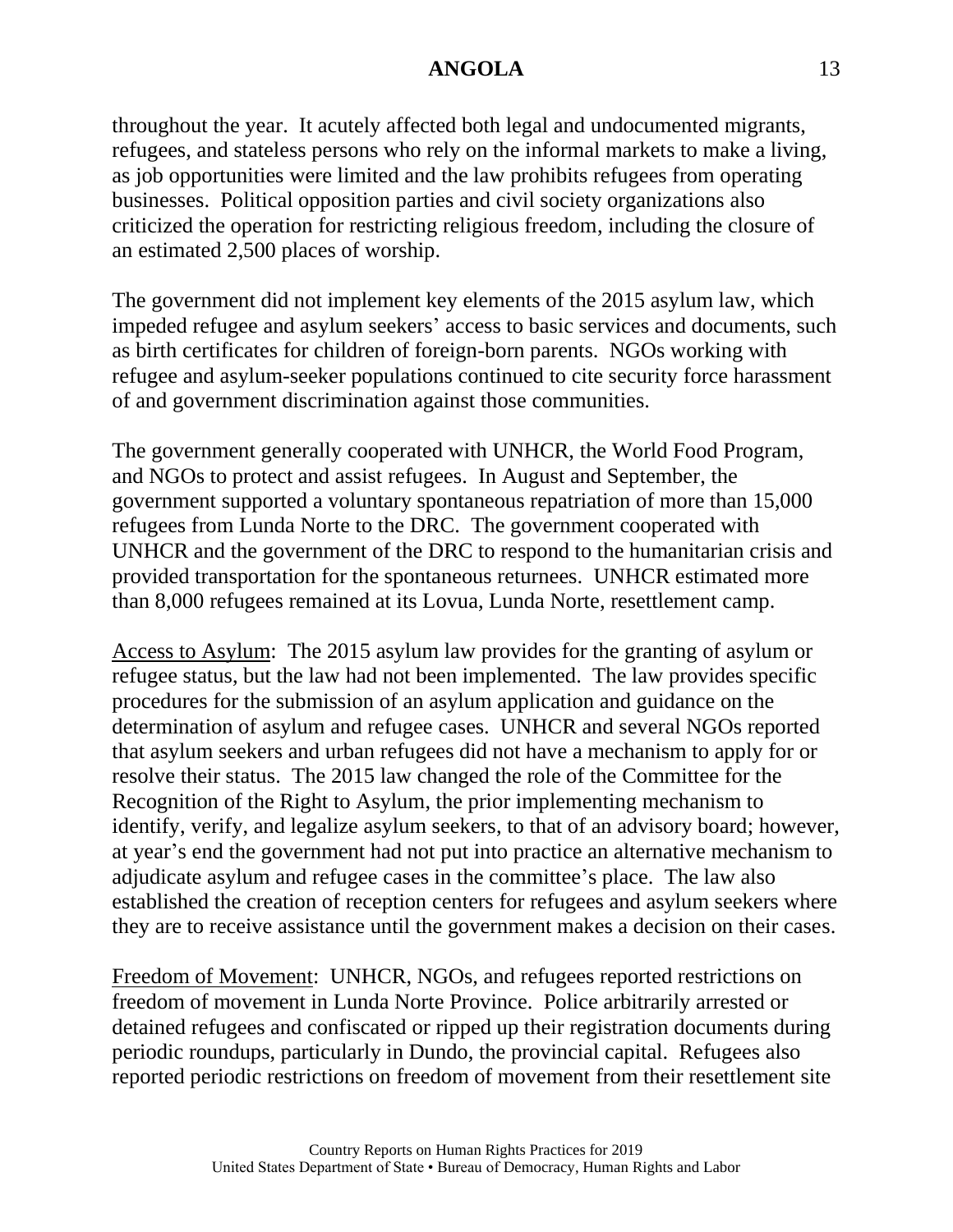in Lovua, Lunda Norte Province and cited such restrictions a factor motivating them to return to the DRC.

Employment: Formal restrictions on a refugee's ability to seek employment existed. Regulation 273/13 restricted refugees from obtaining the business license required to own and operate a business. Refugees often faced difficulty obtaining employment due to their inability to obtain legal documents required to work in the formal sector. A general lack of acceptance of the refugee card and lack of knowledge concerning the rights it was intended to safeguard compounded the difficulties.

Access to Basic Services: Persons with recognized refugee status could at times obtain public services. UNHCR, NGOs, and refugees, however, reported that urban refugees in particular were unable to obtain legal documents following passage of the asylum law and at times faced difficulty accessing public services such as health care and education. Corruption by officials compounded these difficulties.

### **g. Stateless Persons**

Not applicable.

### **Section 3. Freedom to Participate in the Political Process**

The constitution and law provide citizens the ability to choose their government in free and fair periodic elections held by secret ballot and based on universal and equal suffrage.

### **Elections and Political Participation**

Recent Elections: In August 2017 the government held presidential and legislative elections, which the ruling MPLA won with 61 percent of the vote. In September 2017 the country inaugurated MPLA party candidate Joao Lourenco as its third president since independence.

Domestic and international observers reported polling throughout the country was peaceful and generally credible, although the ruling party enjoyed advantages due to state control of major media and other resources. Opposition parties complained to the Constitutional Court aspects of the electoral process, including the National Electoral Commission's lack of transparent decision making on key election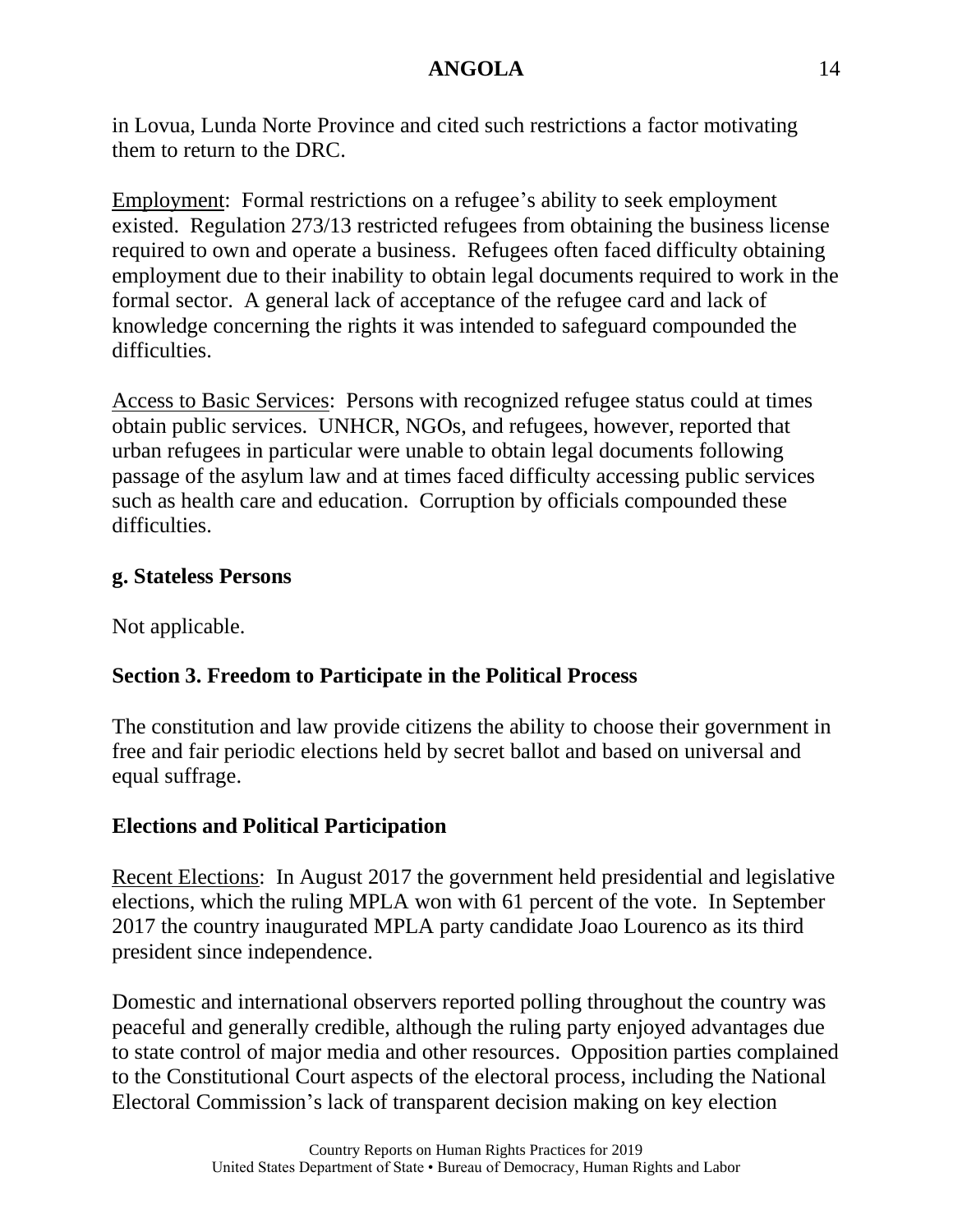procedures and perceived irregularities during the provincial-level vote count. The court rejected opposition appeals, citing a lack of evidence. The court concluded that members of the two opposition parties, the National Union for the Total Independence of Angola (UNITA) and the Social Renewal Party, forged election documents submitted in support of their appeals, a crime for which conviction carries a penalty of two to eight years' imprisonment and a monetary fine. The court referred the matter to the public prosecutor, but at year's end there were no additional details on the investigation.

The central government appoints the provincial governors, and the constitution does not specify a timeline for implementing municipal-level elections.

Political Parties and Political Participation: The ruling MPLA party dominated all political institutions. Political power was concentrated in the presidency and the Council of Ministers, through which the president exercised executive power. The council may enact laws, decrees, and resolutions, assuming most functions normally associated with the legislative branch. The National Assembly consists of 220 deputies elected under a party list proportional representation system. The National Assembly has the authority to draft, debate, and pass legislation, but the executive branch often proposed and drafted legislation for the assembly's approval. The MPLA retained its supermajority in the National Assembly in the 2017 elections; however, opposition parties increased their representation by winning 32 percent of parliamentary seats, up from 20 percent in the 2012 elections.

Political parties must be represented in all 18 provinces, but only the MPLA, UNITA, and the Broad Convergence for the Salvation of Angola Electoral Coalition (CASA-CE), to a lesser extent, had truly national constituencies. In August CASA-CE founder Abel Chivukuvuku left the party to establish a new political party tentatively named the Angolan Renaissance Party. By law no political party may limit party membership based on ethnicity, race, or gender.

Participation of Women and Minorities: No laws limit the participation of women and members of minorities in the political process, and they did participate. Of the 220 deputies in the national assembly, 59 were women. Only two of 18 provincial governors were women, and only 12 of 32 cabinet ministers were women. Some observers believed traditional and cultural factors prevented women from participating in political life to the same extent as men. The country has multiple linguistic groups, many of which were represented in government.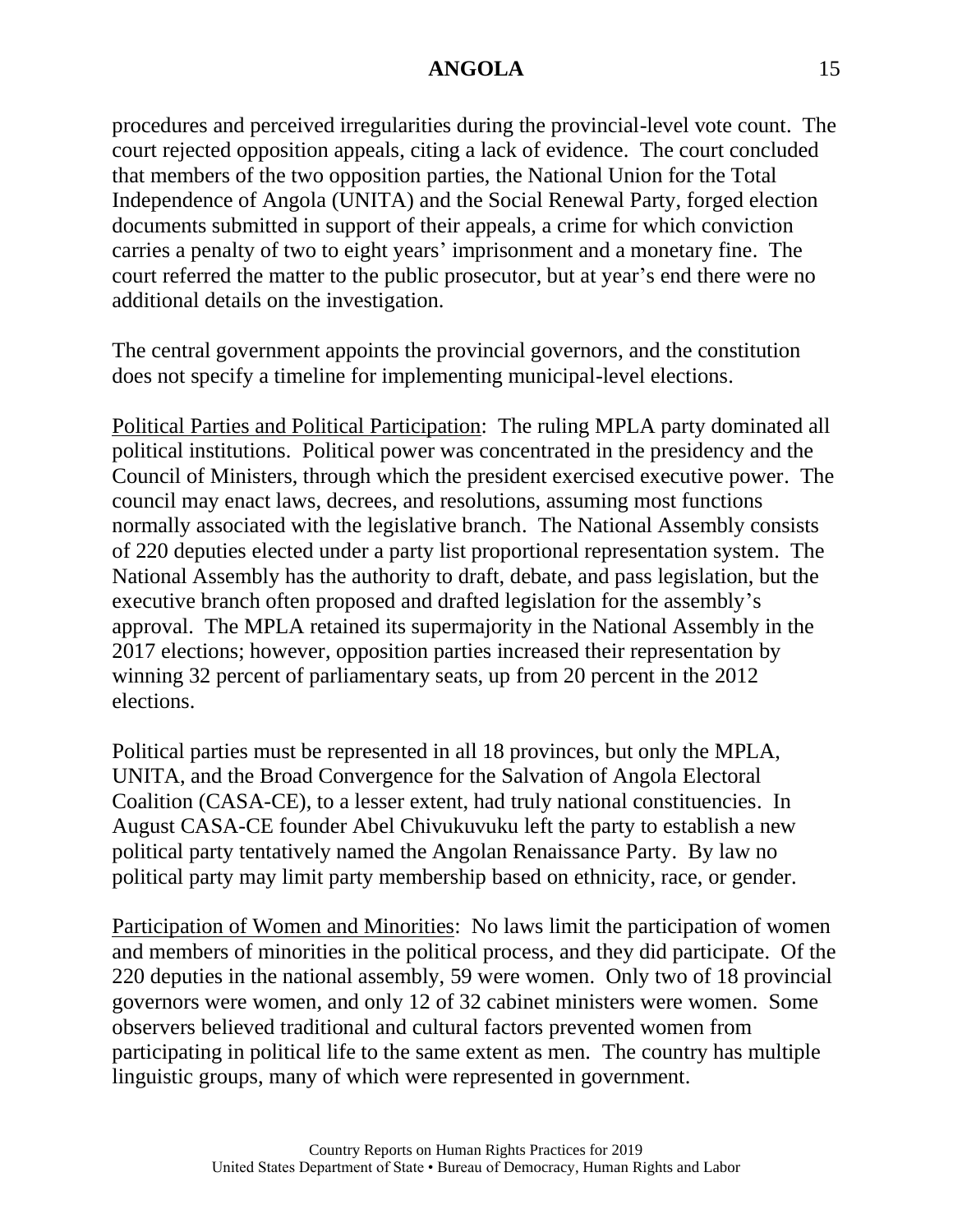## **Section 4. Corruption and Lack of Transparency in Government**

On January 23, the government approved a new penal code on corruption that directly regulates modern financial crimes and increases penalties for corrupt officials. At year's end the new penal code had not entered into force. During the year President Lourenco dismissed cabinet ministers, provincial governors, senior military officers, and other high-level government officials due to alleged corrupt practices. The PGR launched significantly more corruption investigations and brought criminal charges against several officials. Official impunity and the uniform application of anticorruption legislation, however, remained a serious problem. President Lourenco continued to stress that ending impunity for corruption was among his administration's top priorities.

Corruption: Government corruption at all levels was widespread, but accountability improved incrementally due to increased focus on developing better checks and balances and institutional capacity. On February 23, the PGR reported 604 cases involving public officials and political leaders suspected of corruption. Several high-profile cases including that of the son of the former president, Jose Filomeno dos Santos, the director of security and counterintelligence general Antonio Jose Maria, and former Luanda governor and current member of parliament (MP) Higino Carneiro were all under investigation or awaiting trial.

On August 16, former minister of transport Augusto da Silva Tomas was sentenced to 14 years in prison for embezzlement, misappropriation of public funds, abuse of power, and violating budgeting standards at the National Council of Shippers, a state international shipping regulator. Tomas was tried along with four former shipping officials, three of whom also received sentences ranging from 10 to 12 years.

On December 30, the Luanda Provincial Court preemptively froze all Angolan accounts and assets owned by former first daughter Isabel dos Santos, her husband Sindika Dokolo, and businessman Mario Leite da Silva on suspicion that the assets originated from state funds obtained unlawfully. At year's end the government had yet to file any criminal charges.

Government ministers and other high-level officials commonly and openly owned interests in public and private companies regulated by, or doing business with, their respective ministries. Laws and regulations regarding conflict of interest exist, but they were not enforced. Petty corruption among police, teachers, and other government employees was widespread. Police extorted money from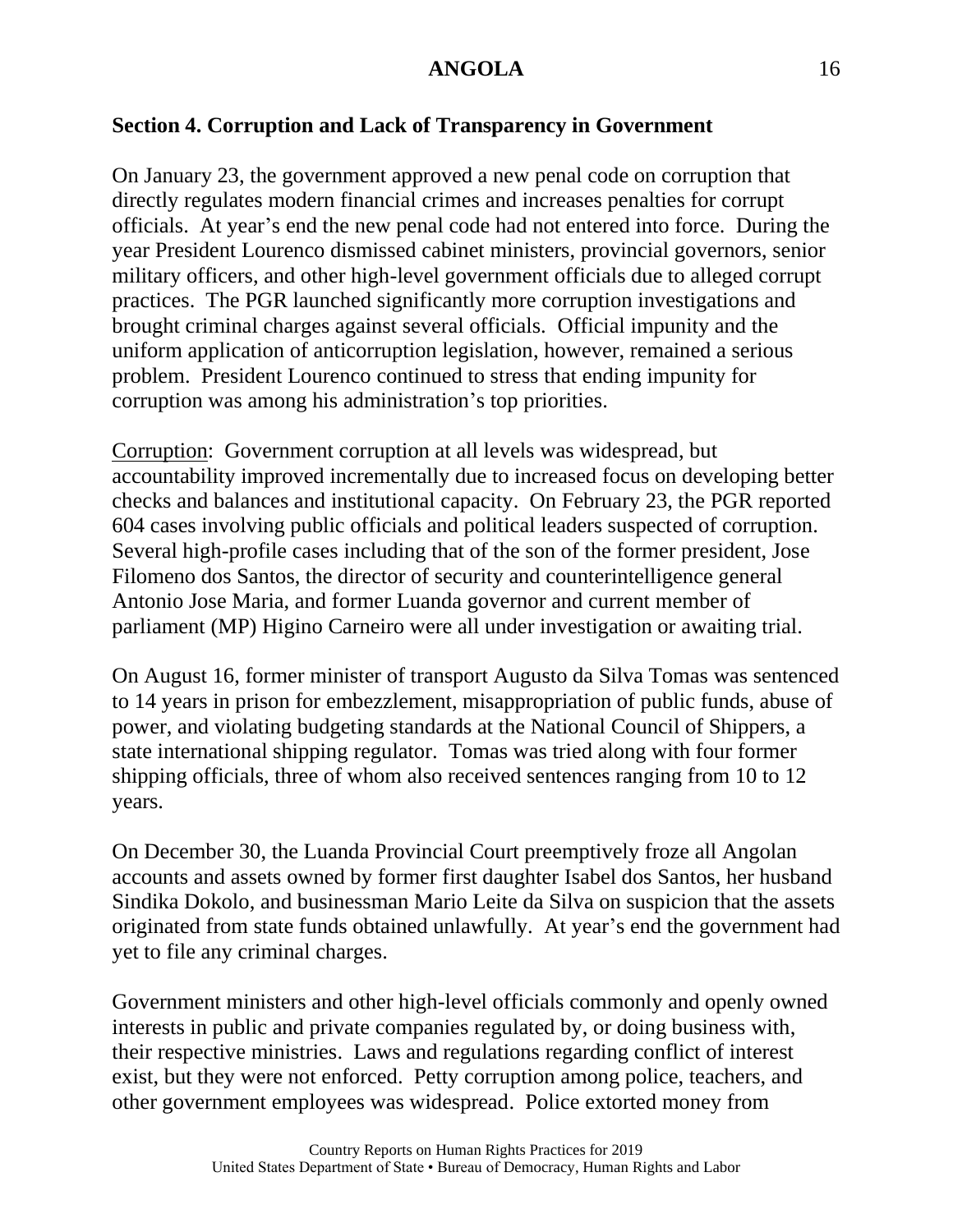citizens and refugees, and prison officials extorted money from family members of inmates.

Financial Disclosure: The law on public probity requires senior government officials, magistrates and public prosecutors as well as managers of public companies to declare their assets held domestically and abroad to the attorney general. The president and vice president were the first to submit their declarations in January 2018. Asset declarations are only disclosed for criminal, disciplinary, and administrative purposes and require a judicial warrant.

According to the Ministry of Justice and Human Rights, the financial information of government officials was provided to the appropriate government office. The law treats these reports as confidential. Government officials are to make a declaration within 30 days of assuming a post and every two years thereafter. The law does not stipulate a declaration be made upon leaving office but states that officials must return all government property within 60 days.

Penalties for noncompliance with the law on public probity vary depending on which section of the law was violated, but they include removal from office, a bar from government employment for three to five years, a ban on contracting with the government for three years, repayment of the illicitly gained assets, and a fine of up to 100 times the value of the accepted bribe. The National Office of Economic Police is responsible for investigating violations of this law, as well as other financial and economic crimes, and then referring them to the Financial Court for prosecution. There were no known cases related to this law during the year.

# **Section 5. Governmental Attitude Regarding International and Nongovernmental Investigation of Alleged Abuses of Human Rights**

A variety of domestic and international human rights groups operated throughout the country. Some of those investigating government corruption and human rights abuses alleged government interference in their activities particularly in provinces outside of Luanda. Civil society organizations faced fewer difficulties in contacting detainees than in previous years, and prison authorities permitted civil society work in the prisons.

The Law of Associations requires NGOs to specify their mandate and areas of activity. The government used this provision to prevent or discourage established NGOs from engaging in certain activities, especially those that the government deemed politically sensitive.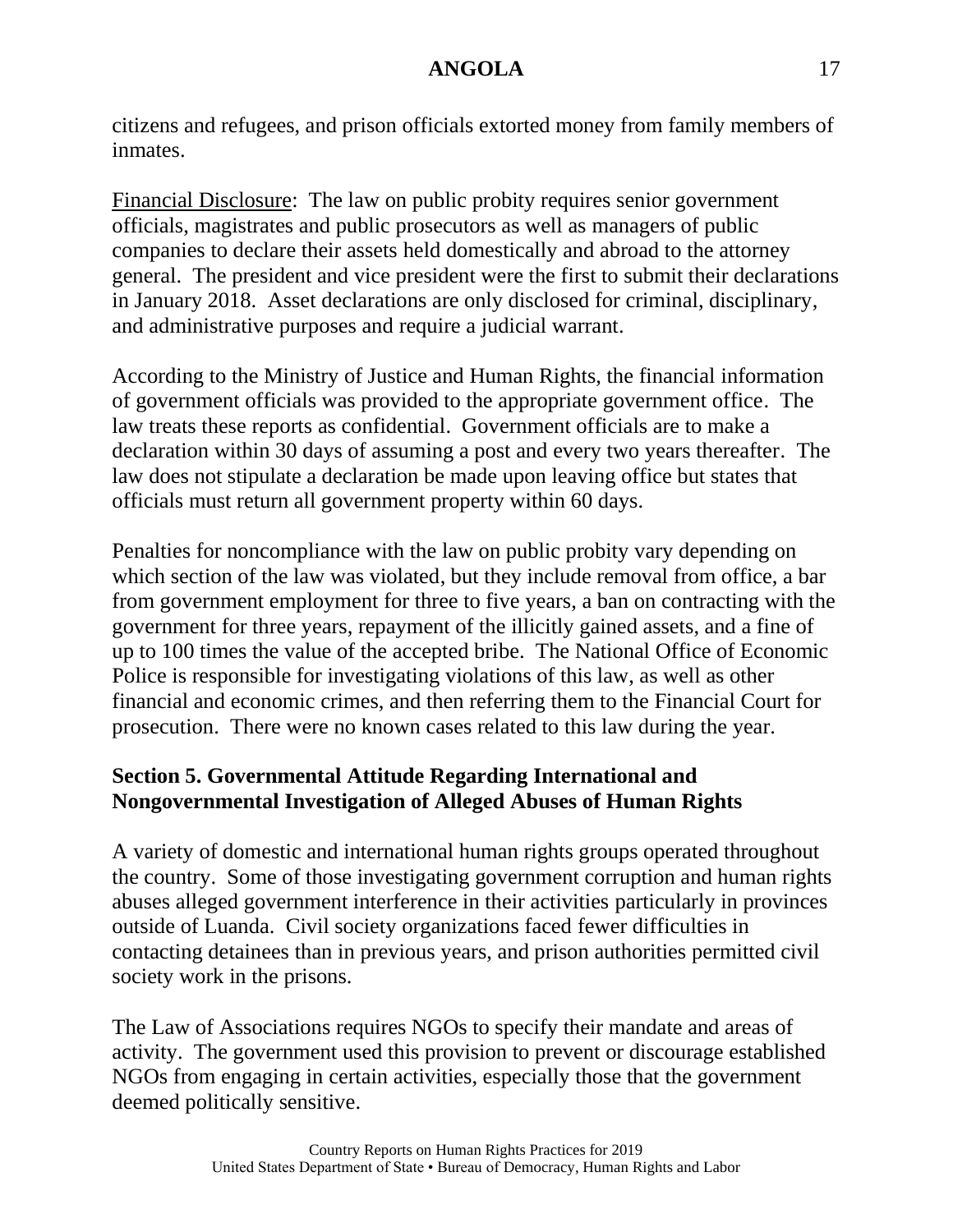The government allowed local NGOs to carry out human rights-related work, but many NGOs reported they were forced to limit the scope of their work because they faced problems registering, were subject to subtle forms of intimidation, and risked more serious forms of harassment and closure.

Government Human Rights Bodies: The state-funded Interministerial Commission for the Writing of Human Rights Reports includes only representatives from various government ministries. Leading civil society members decided not to participate on the commission because they did not believe it was independent or effective.

The 10th Commission on Human Rights of the National Assembly is charged with investigating citizen complaints of alleged human rights violations and makes recommendations to the National Assembly.

An Office of the Ombudsman existed to mediate between an aggrieved public, including prisoners, and an offending public office or institution. The office did not cover the entire country and had neither decision-making nor adjudicative powers, but it helped citizens obtain access to justice, advised government entities on citizen rights, and published reports.

### **Section 6. Discrimination, Societal Abuses, and Trafficking in Persons**

#### **Women**

Rape and Domestic Violence: Rape, including spousal rape, is illegal and punishable by up to eight years' imprisonment if convicted. Limited investigative resources, poor forensic capabilities, and an ineffective judicial system prevented prosecution of most cases. The Ministry of Justice and Human Rights worked with the Ministry of Interior to increase the number of female police officers and to improve police response to rape allegations.

The law criminalizes domestic violence and penalizes offenders with prison sentences of up to eight years and monetary fines, depending on the severity of their crime. The Ministry of Justice and Human Rights maintained a program with the Angolan Bar Association to give free legal assistance to abused women and established counseling centers to help families cope with domestic abuse. According to a survey conducted by the country's National Statistics Institute, one in every five women suffered domestic physical violence "frequently or from time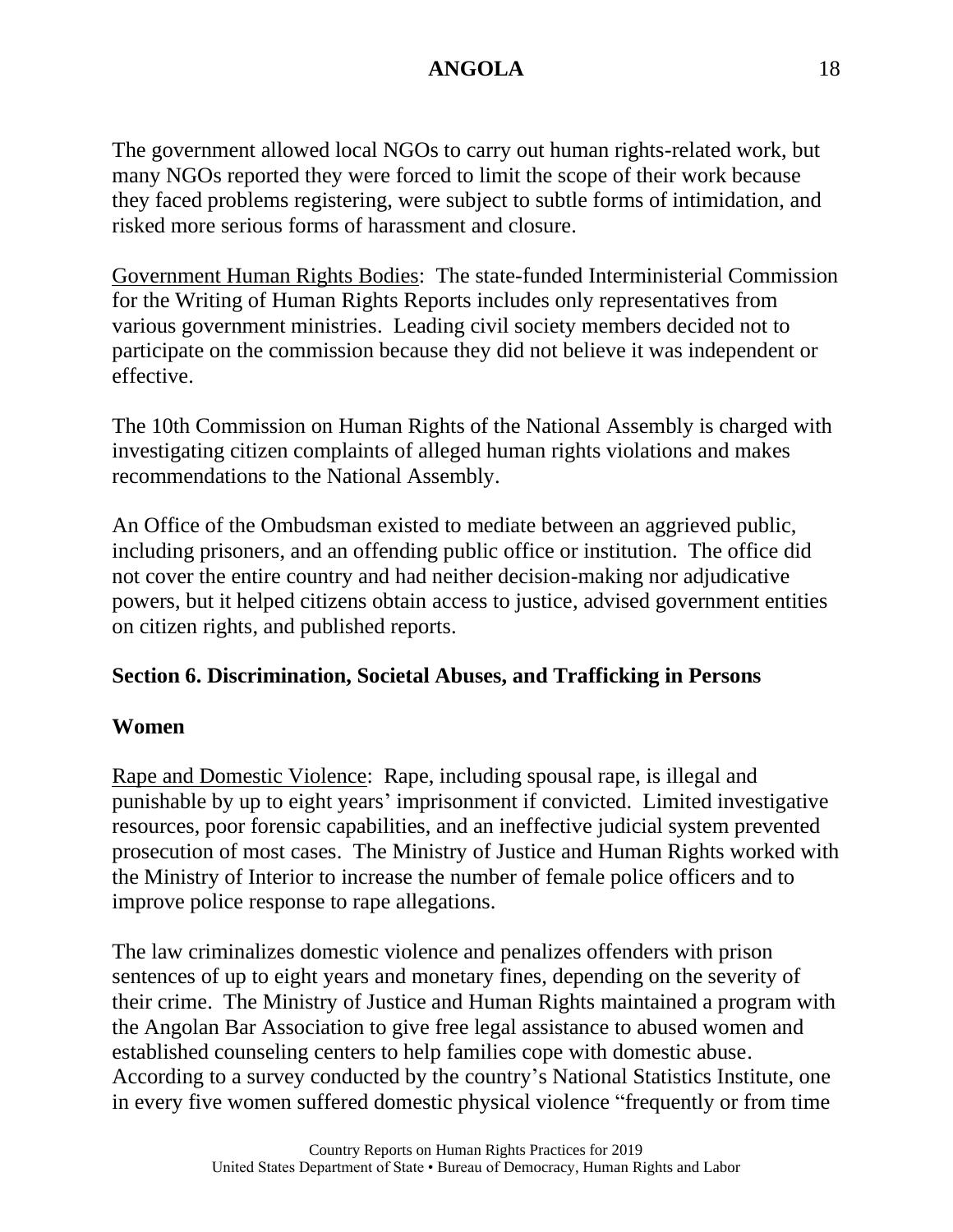to time" during the year, and 31 percent of women between the ages of 15 and 49 reported experiencing domestic violence at some point in their lives.

Other Harmful Traditional Practices: There were anecdotal reports that some communities abused women and children due to accusations the latter practiced witchcraft. The Ministry of Culture and the National Institute for Children (INAC) had educational initiatives and emergency programs to assist children accused of witchcraft. On July 18, a woman killed her 11-year-old niece in Ramiros, Luanda, as part of a witchcraft ritual. At year's end she was in the custody of SIC.

Sexual Harassment: Sexual harassment was common and not illegal. It may be prosecuted, however, under assault and battery and defamation statutes.

Coercion in Population Control: There were no reports of coerced abortion or involuntary sterilization.

Discrimination: Under the constitution and law, women enjoy the same rights and legal status as men. The government, however, did not enforce the law effectively as societal discrimination against women remained a problem, particularly in rural areas. Customary law prevailed over civil law, particularly in rural areas, and at times had a negative impact on a woman's legal right to inherit property.

The law provides for equal pay for equal work, although women generally held low-level positions.

The Ministry of Social Assistance, Family, and Promotion of Women led an interministerial government information campaign on women's rights and domestic abuse, and hosted national, provincial, and municipal workshops and training sessions.

# **Children**

Birth Registration: Citizenship is derived by birth within the country or from one's parents. The government does not register all births immediately. According to the 2014 census, approximately 13.7 million citizens (46 percent of the population) lacked birth registration documents. During the year the government continued programs to improve the rate of birth registration through on-site registries located in maternity hospitals in all 18 provinces and the training of midwives in rural areas to complete temporary registration documents for subsequent government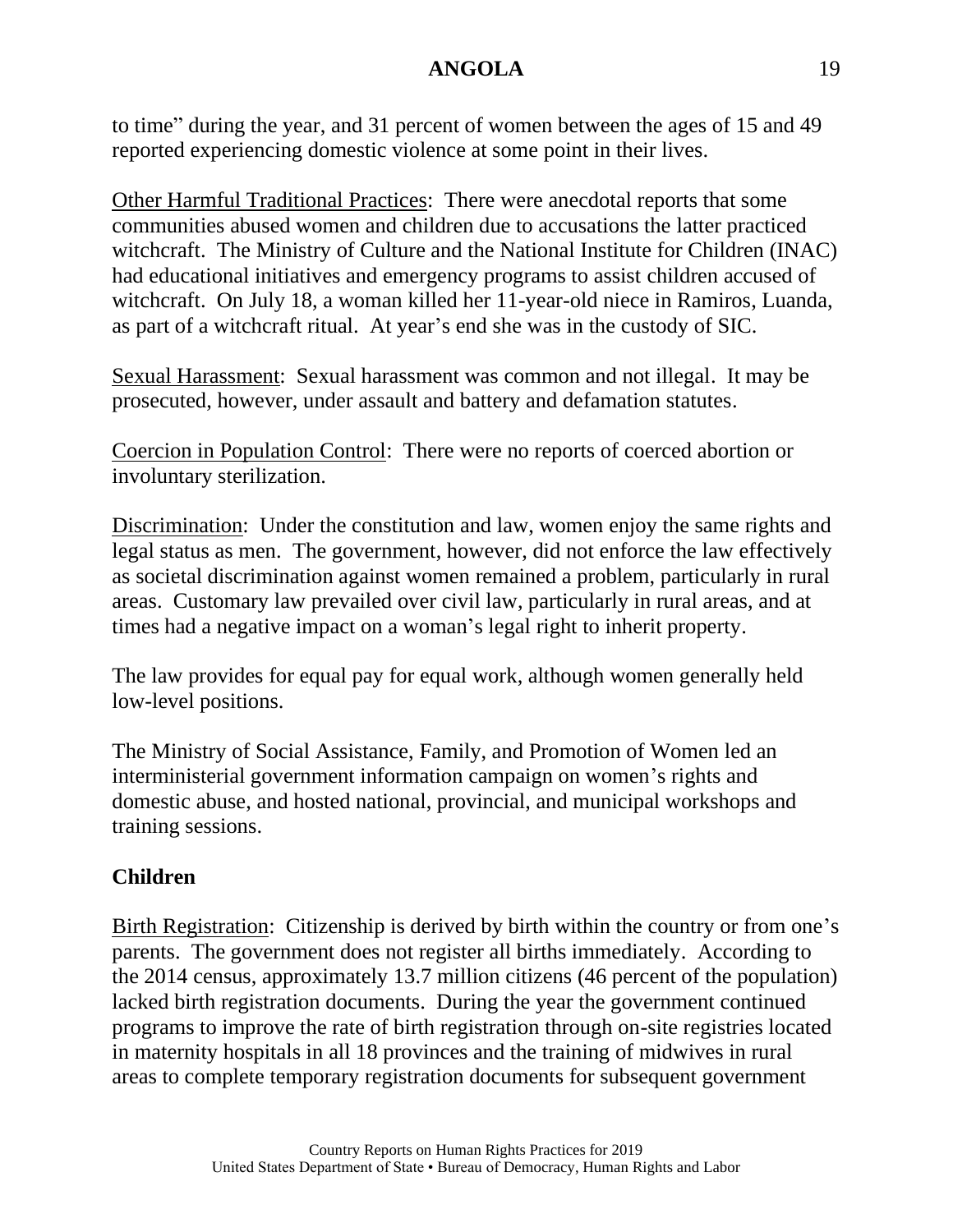conversion into official birth certificates. The government permitted children to attend school without birth registration, but only through the sixth grade.

Education: Education is tuition free and compulsory for documented children through the sixth grade. Students in public schools often faced significant additional expenses such as books or irregular fees paid directly to education officials in order to guarantee a spot. When parents were unable to pay the fees, their children were often unable to attend school. The Ministry of Education estimated that one to two million children did not attend school, because of a shortage of teachers and schools.

There were reports that parents, especially in more rural areas, were more likely to send boys to school rather than girls. According to UNESCO, enrollment rates were higher for boys than for girls, especially at the secondary level.

Child Abuse: Child abuse was widespread. Reports of physical abuse within the family were commonplace, and local officials largely tolerated abuse due lack of capacity within institutions to provide appropriate care. The Ministry of Social Affairs, Family and Promotion of Women offers programs for child abuse victims and other vulnerable children. Nevertheless, nationwide implementation of such programs remained a problem.

Early and Forced Marriage: The legal age for marriage with parental consent is 15 for girls and 16 for boys. The government did not enforce this restriction effectively, and the traditional age of marriage in lower income groups coincided with the onset of puberty. According to UNICEF, 6 percent of men aged 20-24 were married or in union before age 18, 30 percent of women aged 20-24 were married or in union by 18, and 7 percent of women aged 20-24 were married or in union by age 15.

Sexual Exploitation of Children: All forms of prostitution, including child prostitution, are illegal. Police did not actively enforce laws against prostitution, and local NGOs expressed concern regarding the commercial sexual exploitation of children, which remained a problem. The penal code, approved by parliament in January, but yet to be published, prohibits the use of children for the production of pornography.

Sexual relations between an adult and a child younger than 12 are considered rape, and conviction carries a potential penalty of eight to 12 years' imprisonment. Sexual relations with a child between the ages of 12 and 17 are considered sexual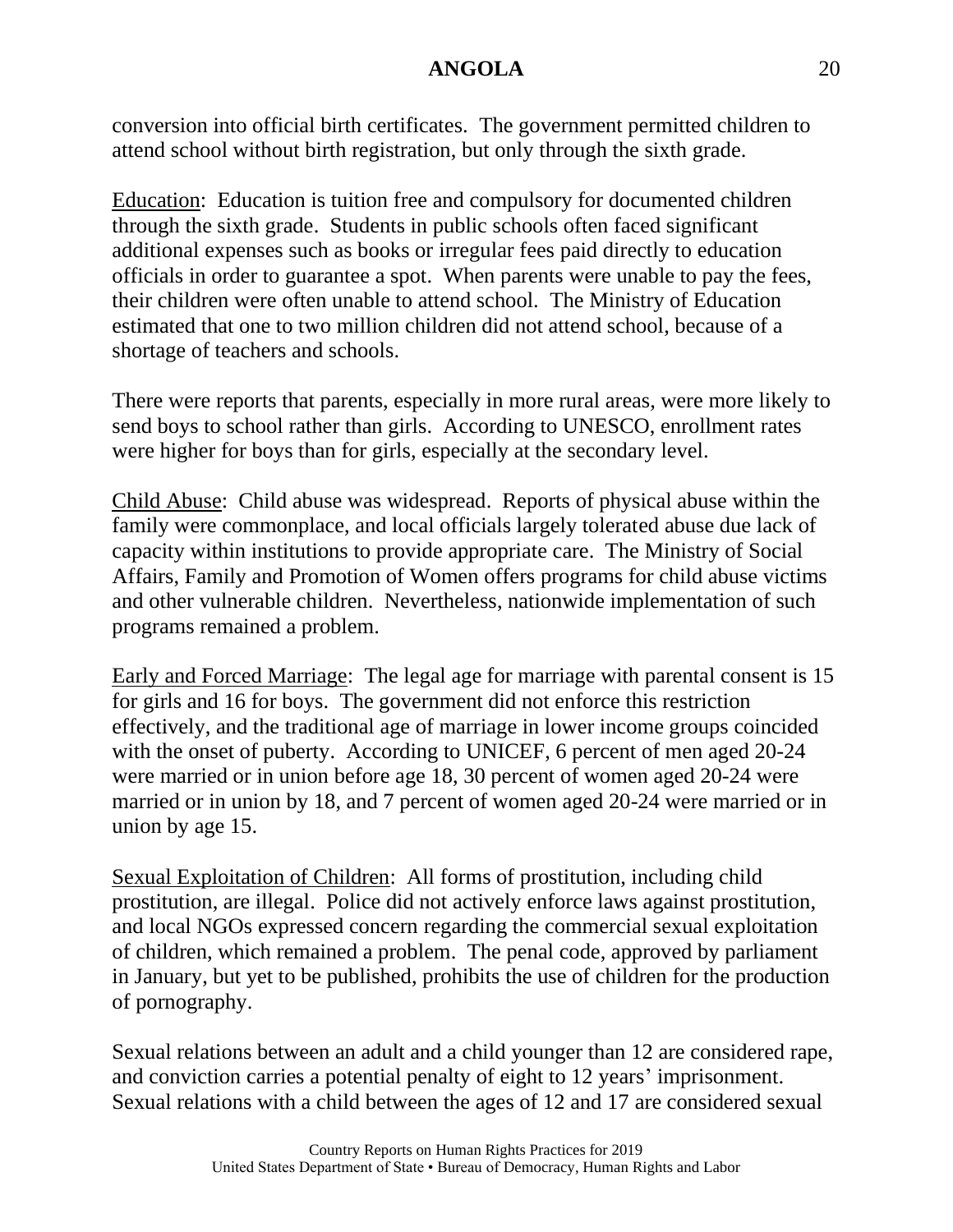abuse, and convicted offenders may receive sentences from two to eight years in prison. The legal age for consensual sex is 18. Limited investigative resources and an inadequate judicial system prevented prosecution of most cases. There were reports of prosecutions during the year.

International Child Abductions: The country is not a party to the 1980 Hague Convention on the Civil Aspects of International Child Abduction. See the Department of State's *Annual Report on International Parental Child Abduction* at [https://travel.state.gov/content/travel/en/International-Parental-Child-](https://travel.state.gov/content/travel/en/International-Parental-Child-Abduction/for-providers/legal-reports-and-data/reported-cases.html)[Abduction/for-providers/legal-reports-and-data/reported-data.html.](https://travel.state.gov/content/travel/en/International-Parental-Child-Abduction/for-providers/legal-reports-and-data/reported-cases.html)

# **Anti-Semitism**

There is a Jewish community of approximately 350 persons, primarily resident Israelis. There were no reports of anti-Semitic acts.

# **Trafficking in Persons**

See the Department of State's *Trafficking in Persons Report* at [https://www.state.gov/trafficking-in-persons-report/.](https://www.state.gov/trafficking-in-persons-report/)

### **Persons with Disabilities**

The law prohibits discrimination against persons with physical, sensory, intellectual, and mental disabilities, but the government did not effectively enforce these prohibitions. The constitution grants persons with disabilities full rights without restriction and calls on the government to adopt national policies to prevent, treat, rehabilitate, and integrate persons with disabilities to support their families; remove obstacles to their mobility; educate society regarding disability; and encourage learning and training opportunities for persons with disabilities. The Law of Accessibilities requires changes to public buildings, transportation, and communications to increase accessibility for persons with disabilities. The law also institutes a quota system to encourage the public and private sectors to employ more persons with disabilities. Civil society organizations and persons with disabilities, however, reported the government failed to enforce the law, and significant barriers to access remained.

Persons with disabilities included more than 80,000 survivors of land mines and other explosive remnants of war. The NGO Handicap International estimated that as many as 500,000 persons had disabilities. Because of limited government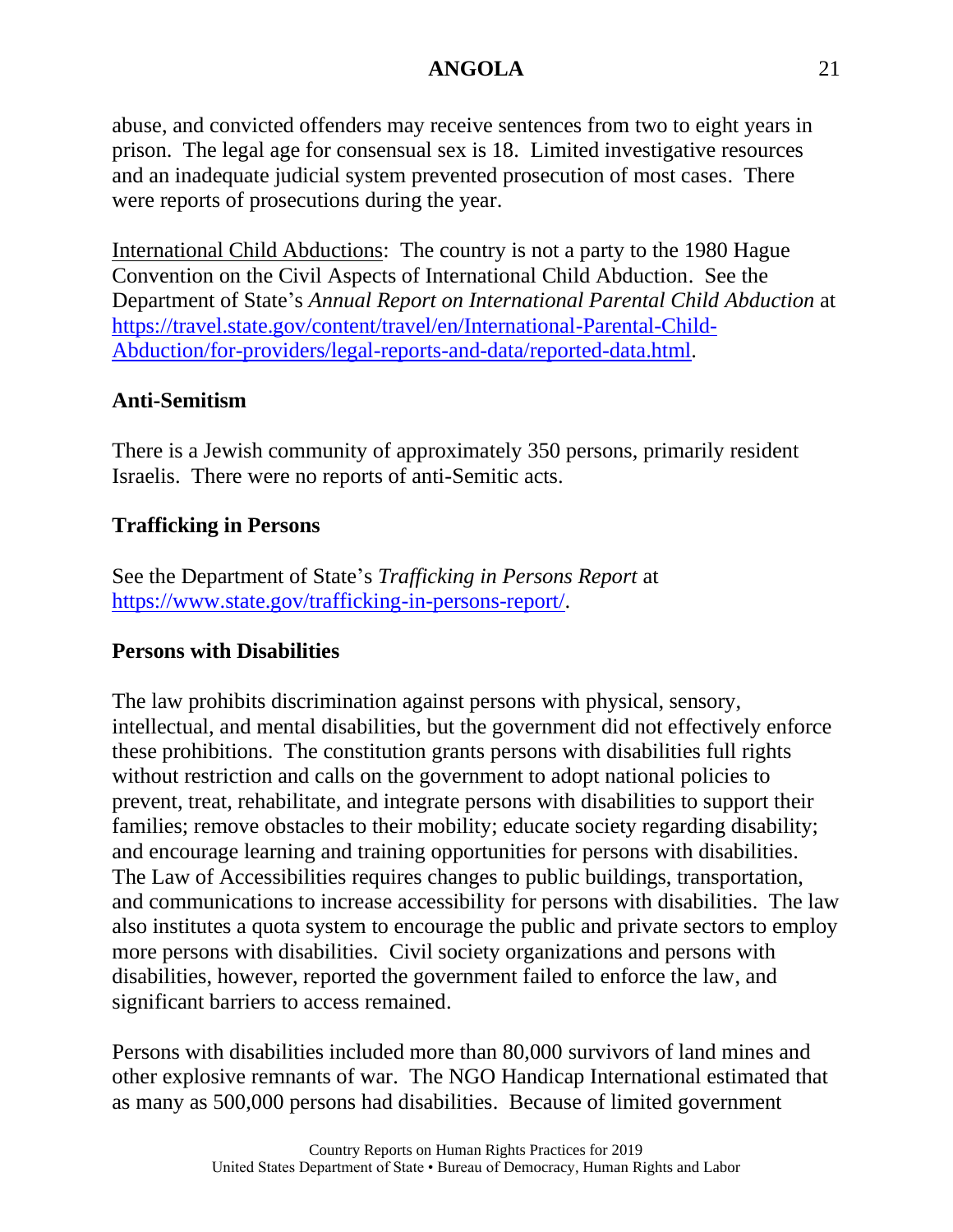resources and uneven availability, only 30 percent of such persons were able to take advantage of state-provided services such as physical rehabilitation, schooling, training, or counseling.

Persons with disabilities found it difficult to access public or private facilities, and it was difficult for such persons to find employment or participate in the education system. Women with disabilities were reported to be vulnerable to sexual abuse and abandonment when pregnant. The Ministry of Social Assistance, Families, and Women's Promotion sought to address problems facing persons with disabilities, including veterans with disabilities, and several government entities supported programs to assist individuals disabled by landmine incidents.

### **Indigenous People**

The constitution does not specifically refer to the rights of indigenous persons, and no specific law protects their rights and ecosystems. The estimated 14,000 members of the San indigenous group who are scattered among the southern provinces of Huila, Cunene, Kuando Kubango, and Moxico lacked adequate access to basic government services, including medical care, education, and identification cards and suffered discrimination, according to a credible NGO. The same NGO reported that well-connected individuals confiscated land from the San, leading many San to rent from the new landowners or work as indentured servants; however, the report was unclear how recently the confiscation occurred. At year's end the land had not been returned.

# **Acts of Violence, Discrimination, and Other Abuses Based on Sexual Orientation and Gender Identity**

The constitution prohibits all forms of discrimination but does not specifically address sexual orientation or gender identity. On January 23, the National Assembly passed a new penal code that decriminalizes same-sex sexual relations and makes it illegal to discriminate based on sexual orientation. At year's end the penal code, which parliament passed in January, had not been published or entered into force.

Local NGOs reported that lesbian, gay, bisexual, transgender, and intersex (LGBTI) individuals faced violence, discrimination, and harassment. The government, through its health agencies, instituted a series of initiatives to decrease discrimination against LGBTI individuals.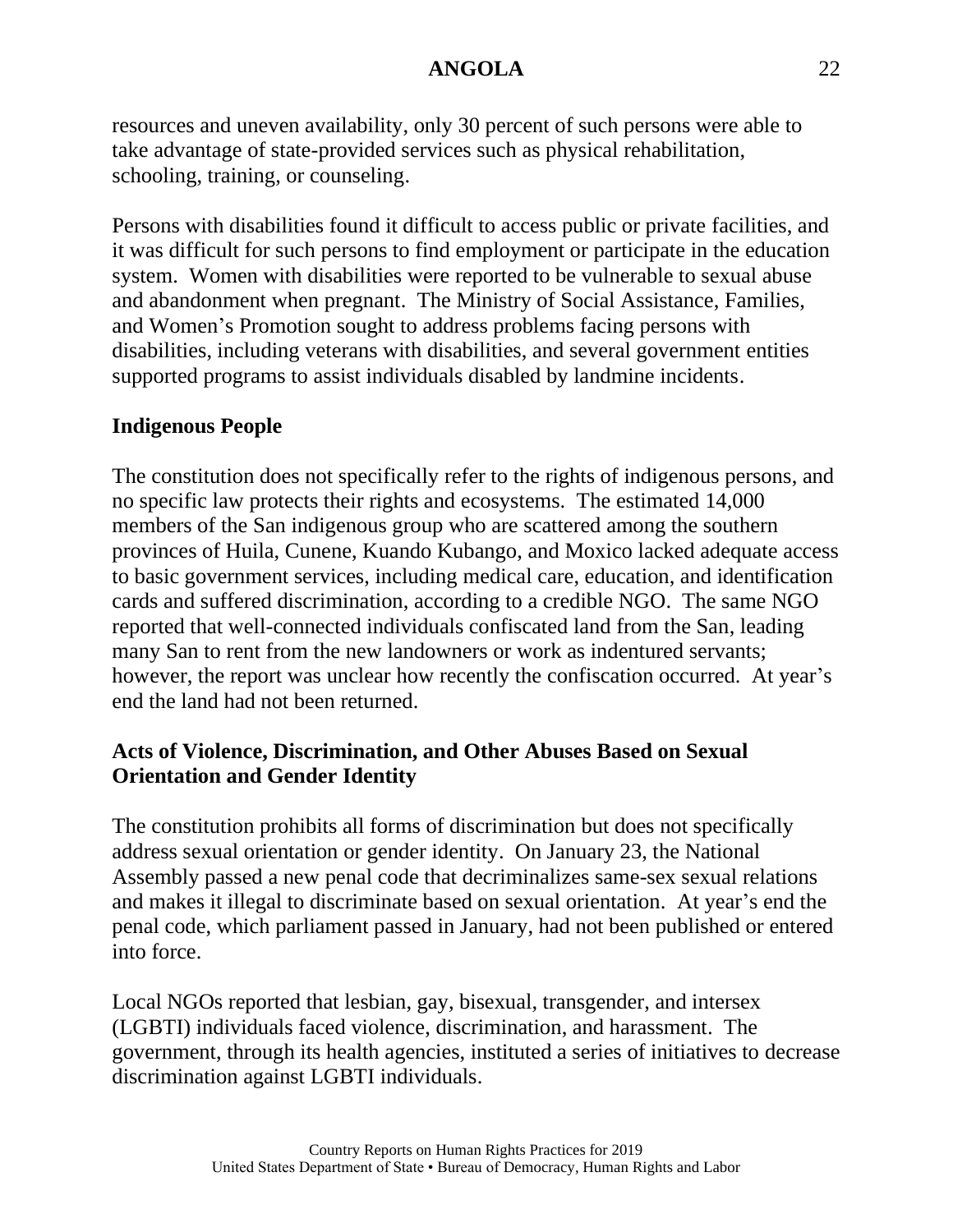Discrimination against LGBTI individuals was rarely reported, and when reported, LGBTI individuals asserted that sometimes police refused to register their grievances. The association continued to collaborate with the Ministry of Health and the National Institute to Fight HIV/AIDS to improve access to health services and sexual education for the LGBTI community.

### **HIV and AIDS Social Stigma**

Discrimination against those with HIV/AIDS is illegal, but lack of enforcement allowed employers to discriminate against persons with the condition or disease. There were no news reports of violence against persons with HIV/AIDS. Reports from local and international health NGOs suggested discrimination against individuals with HIV/AIDS was common. The government's National Institute to Fight HIV/AIDS includes sensitivity and antidiscrimination training for its employees when they are testing and counseling HIV patients.

### **Section 7. Worker Rights**

### **a. Freedom of Association and the Right to Collective Bargaining**

The law provides for the right of workers, except members of the armed forces, police, firefighters, members of sovereign bodies, and public prosecutors to form and join independent unions. To establish a trade union, at least 30 percent of workers in an economic sector in a province must follow a registration process and obtain authorization from government officials. The law provides for the right to collective bargaining except in the civil service. The law prohibits strikes by members of the armed forces, police, prosecutors and magistrates of the PGR, prison staff, fire fighters, public-sector employees providing "essential services," and oil workers. Essential services are broadly defined, including the transport sector, communications, waste management and treatment, and fuel distribution. In exceptional circumstances involving national interests, authorities have the power to requisition workers in the essential services sector.

While the law allows unions to conduct their activities without government interference, it also places some restrictions on their ability to strike. Before engaging in a strike, workers must negotiate with their employer for at least 20 days prior to a work stoppage. Should they fail to negotiate, the government may deny the right to strike. The government may intervene in labor disputes that affect national security and energy sectors. Collective labor disputes are to be settled through compulsory arbitration by the Ministry of Public Administration,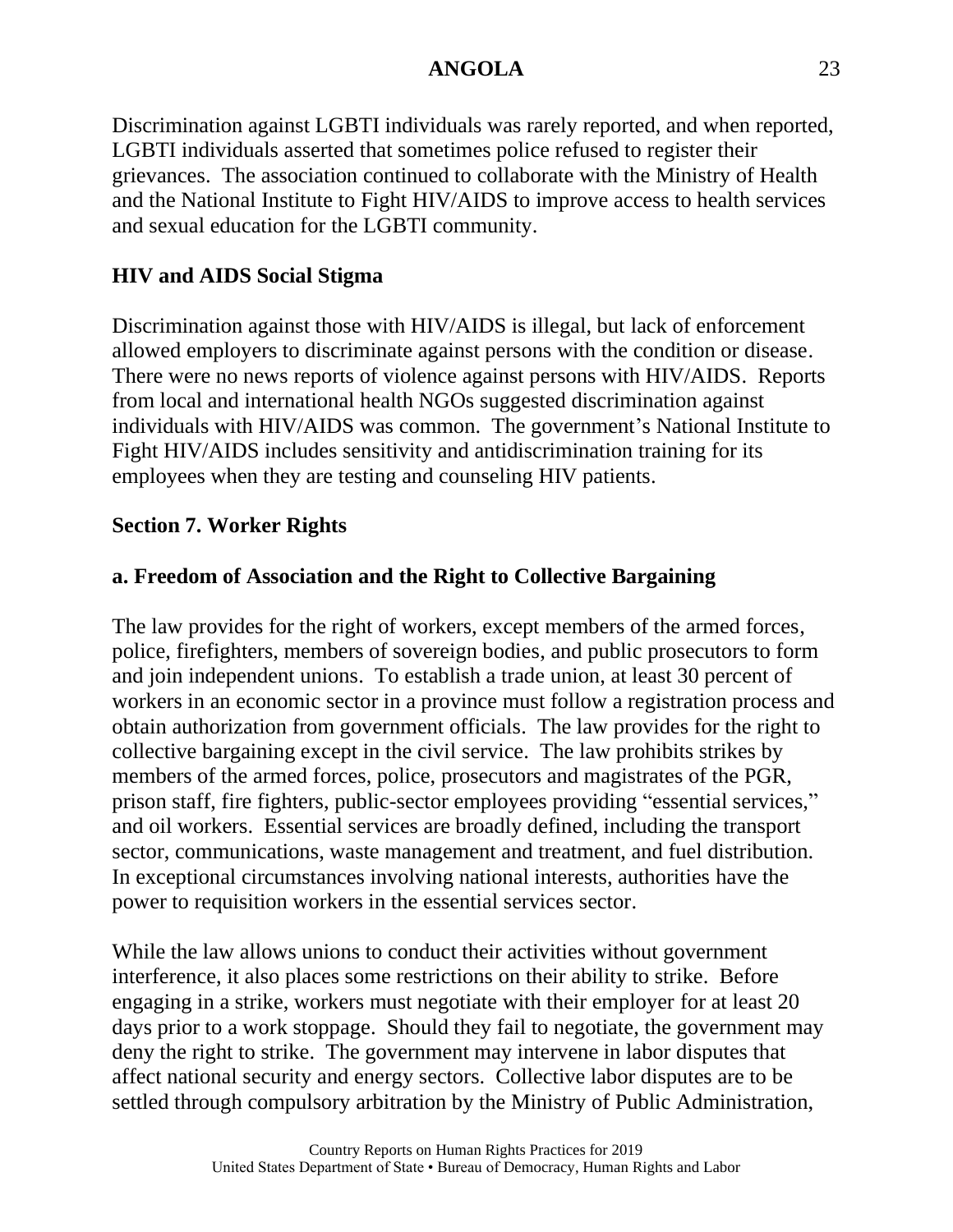Employment, and Social Security. The law prohibits employer retribution against strikers, but it permits the government to force workers back to work for "breaches of worker discipline" or participation in unauthorized strikes. Nonetheless, the law prohibits antiunion discrimination and stipulates that worker complaints should be adjudicated in the labor court. The Ministry of Public Administration, Employment, and Social Security had a hotline and two service centers in Luanda for workers who believed their rights had been violated. By law employers are required to reinstate workers who have been dismissed for union activities.

During the year there were several strikes in the public and private sector over disputes between employers and workers. There were also allegations of retribution against strikers during the year.

In January, April, and May, workers of the state-owned Luanda Railways staged several strikes demanding better working conditions and salaries. On May 13, police wounded at least 12 strikers who blocked a train that was operating as part of the legally required minimum train service. Three strikers were detained and fined. Strikers also alleged police coerced several strikers to return to work. Some, but not all, of the union's demands were met following the strike.

The government generally did not effectively enforce applicable labor laws. Labor courts functioned but were overburdened by a backlog of cases and inadequate resources. The law provides for penalties for violations of the labor code and labor contracts, but the penalties were not an effective deterrent due to the inefficient functioning of the courts.

Freedom of association and the right to collective bargaining were not generally respected. Government approval is required to form and join unions, which were hampered by membership and legalization issues. Labor unions, independent of those run by the government, worked to increase their influence, but the ruling MPLA continued to dominate the labor movement due to historical connections between the party and labor, and also the superior financial base of the country's largest labor union (which also constitutes the labor wing of the MPLA). The government is the country's largest employer, and the Ministry of Public Administration, Employment, and Social Security mandated government worker wages with no negotiation with the unions.

#### **b. Prohibition of Forced or Compulsory Labor**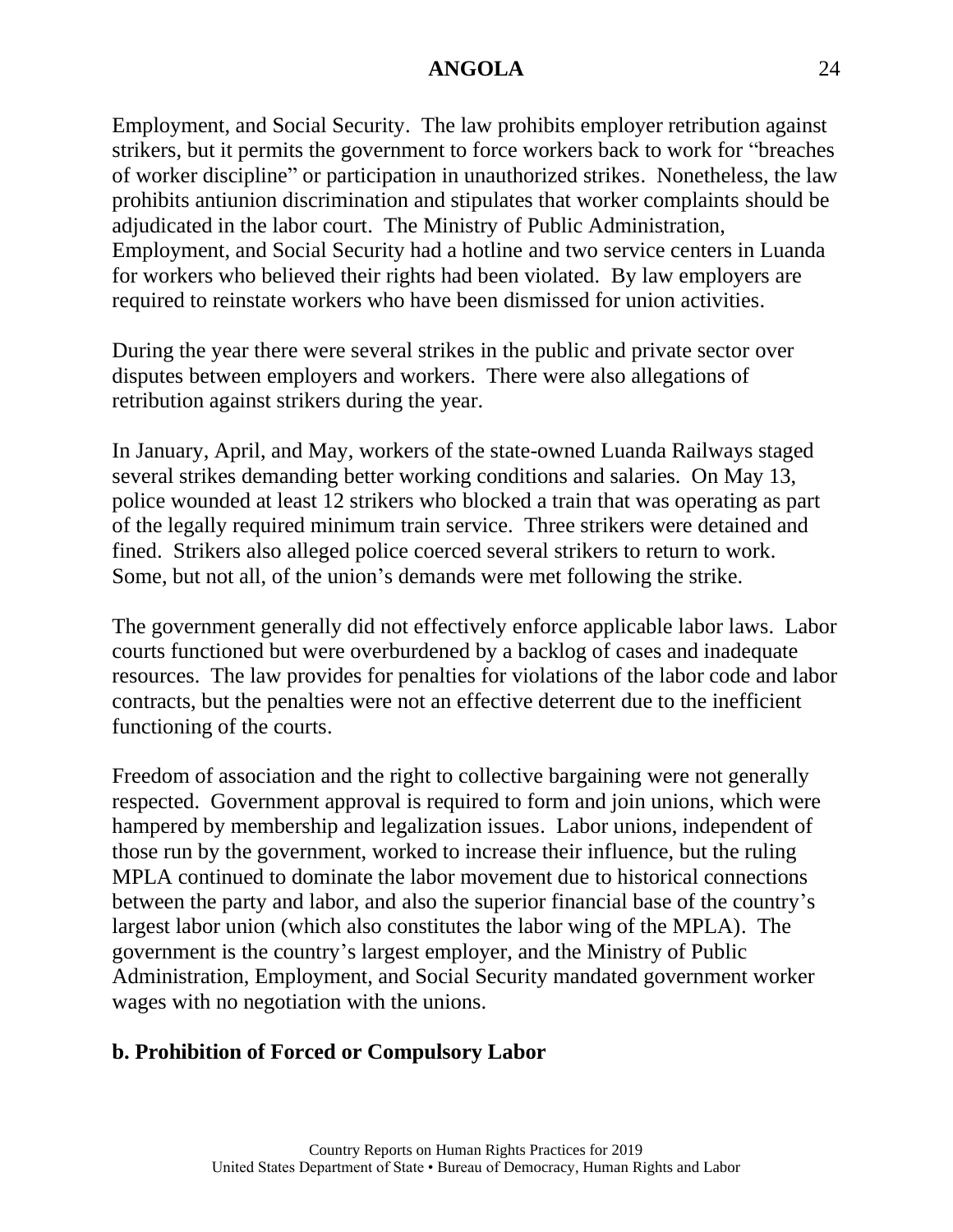The law prohibits all forms of forced or compulsory labor and sets sufficiently stringent penalties.

The government did not effectively enforce the law due in part to an insufficient number of inspectors and to systemic corruption.

Forced labor of men and women occurred in fisheries, agriculture, construction, domestic service, and artisanal diamond-mining sectors, particularly in Lunda Norte and Lunda Sul Provinces. Migrant workers were subject to seizure of passports, threats, denial of food, and confinement. The government continued to make use of a training video for law enforcement and immigration officials that included a short segment on how to identify victims of trafficking, although this was not the sole objective of the film. INAC continued working to reduce the number of children traveling to agricultural areas in the country's southern regions to work on farms, mostly through community outreach concerning the importance of an education.

Forced child labor increased in the southern provinces that suffered a severe drought during the year. In certain villages in Cunene, children were forced to leave school and to work as herders or to dig wells and fetch water.

See also the Department of State's *Trafficking in Persons Report* at [https://www.state.gov/trafficking-in-persons-report/.](https://www.state.gov/trafficking-in-persons-report/)

### **c. Prohibition of Child Labor and Minimum Age for Employment**

The law prohibits children younger than 14 from working. To obtain an employment contract, the law requires youth to submit evidence they are 14 years of age or older. Children can work from age 14 to age 16 with parental permission, or without parental consent if they are married, and the work does not interfere with schooling or harm the physical, mental, and moral development of the minor. The law also allows orphan children who want to work to get official permission in the form of a letter from "an appropriate institution," but it does not specify the type of institution. The Ministry of Public Administration, Employment, and Social Security; the Ministry of Social Assistance, Families, and Women's Promotion; the Ministry of Interior; the Ministry of Labor; INAC; and the national police are the entities responsible for enforcement of child labor laws. The Ministry of Labor continued to implement its *National Action Plan for the Eradication of Child Labor* for 2018-22, which aims to map the most prevalent zones and types of child labor in the country to strengthen coordination of child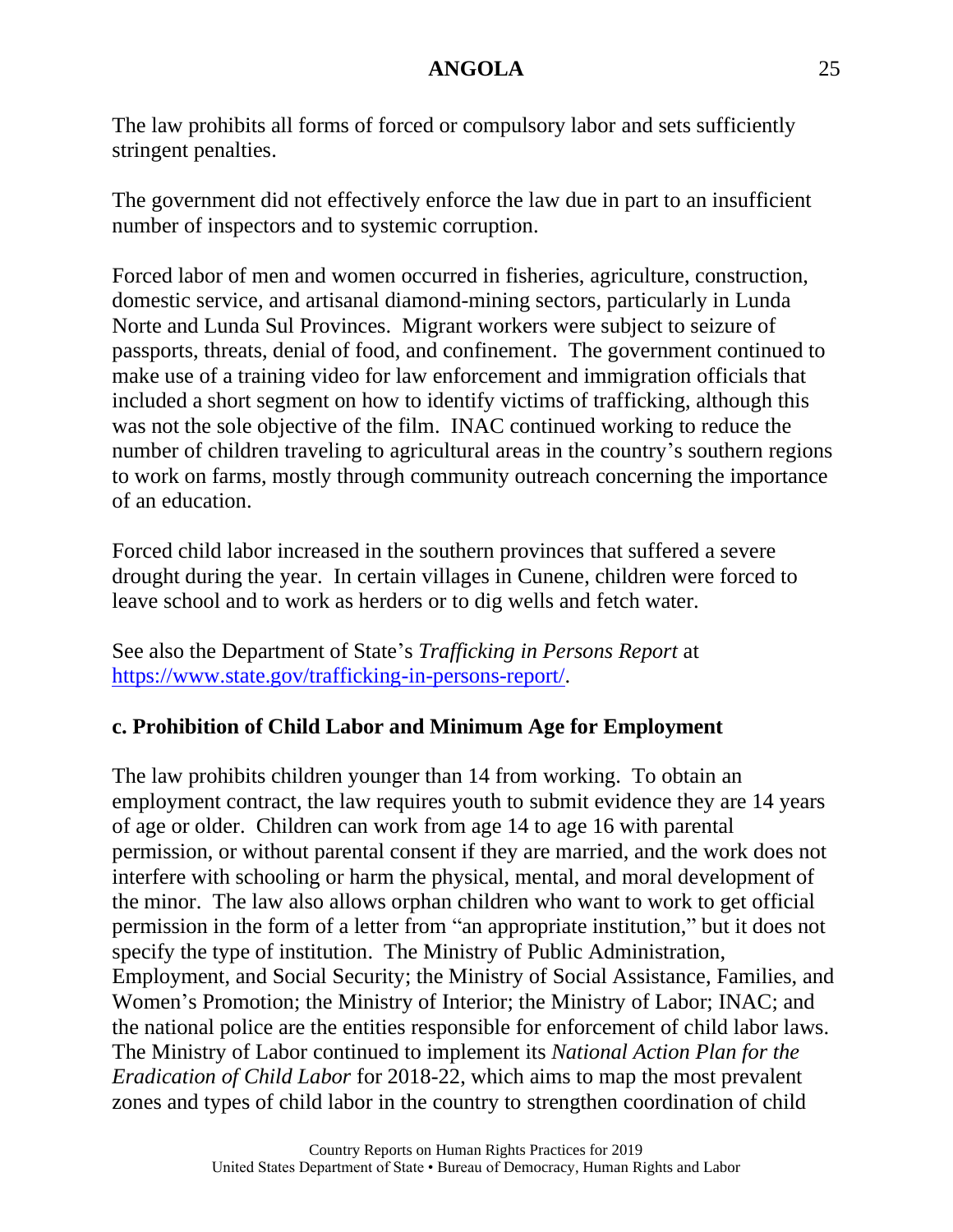labor investigations, prosecutions, and the imposition of criminal penalties. An interministerial commission to combat trafficking in persons and child labor was created in 2014 to coordinate enforcement actions. The government had difficulty monitoring the large informal sector, where most child labor occurred.

Inspectors are authorized to conduct surprise inspections whenever they see fit. Penalties were generally sufficient to deter violations. The government did not consistently enforce the law, however; child labor, especially in the informal sector, remained a problem. In the first trimester of the year, INAC registered 700 cases of hazardous child labor involving the handling of chemicals, stones, and bricks and reported the cases to law enforcement. The Ministry of Public Administration, Employment, and Social Security had oversight of formal work sites in all 18 provinces, but it was unknown whether inspectors checked on the age of workers or conditions of work sites. If the ministry determined a business was using child labor, it transferred the case to the Ministry of Interior to investigate and possibly press charges. It was not known whether the government fined any businesses for using child labor.

Children engaged in economic activities such as agricultural labor on family farms and commercial plantations--particularly in orchards--as well as in fishing, brick making, artisanal diamond mining, charcoal production, domestic labor, and street vending. Exploitive labor practices included involvement in the sale, transport, and offloading of goods in ports and across border posts. Children were forced to act as couriers in the illegal cross-border trade with Namibia. Adult criminals sometimes used children for forced criminal activity, since the justice system prohibits youths younger than 12 from being tried in court.

Street work by children was common, especially in the provinces of Luanda, Benguela, Huambo, Huila, and Kwanza Sul. Investigators found children working in the streets of Luanda, but many returned during the weekends to some form of dwelling in Luanda or outlying cities. Most of these children shined shoes, washed cars, carried water and other goods, or engaged in other informal labor, but some resorted to petty crime and begging. Commercial sexual exploitation of children occurred as well (see section 6).

The government, through INAC, worked to create, train, and strengthen child protection networks at the provincial and municipal levels in all 18 provinces. No central mechanism existed to track cases or provide statistics. The government also dedicated resources to the expansion of educational and livelihood opportunities for children and their families.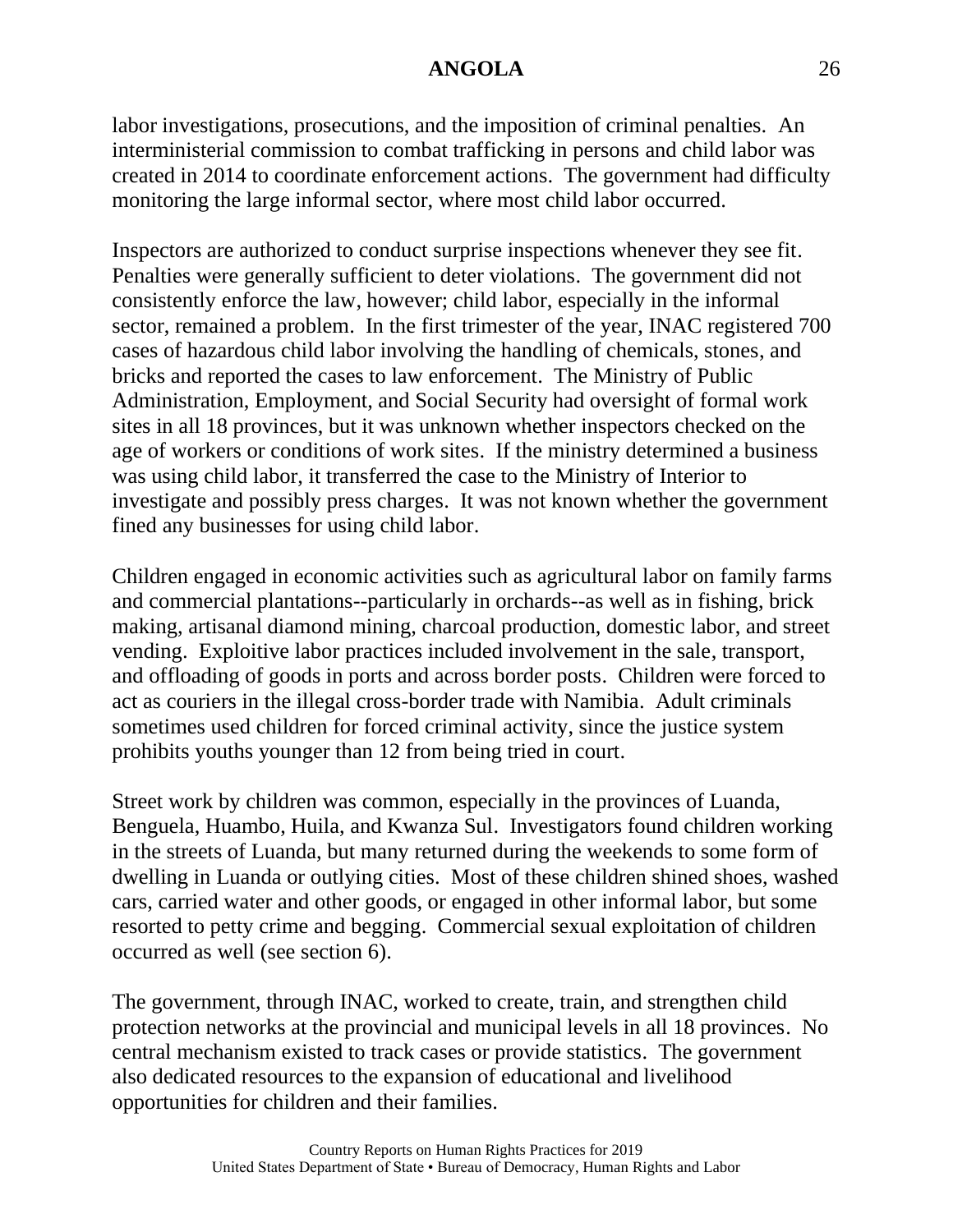Also see the Department of Labor's *Findings on the Worst Forms of Child Labor* at<https://www.dol.gov/agencies/ilab/resources/reports/child-labor/findings> and the Department of Labor's *List of Goods Produced by Child Labor or Forced Labor* at [https://www.dol.gov/agencies/ilab/reports/child-labor/list-of-goods.](https://www.dol.gov/agencies/ilab/reports/child-labor/list-of-goods)

### **d. Discrimination with Respect to Employment and Occupation**

The labor law prohibits discrimination in employment and occupation based on race, sex, religion, disability, or language, and the government in general effectively enforced the law in the formal sector. The International Labor Organization noted the law did not clearly define discrimination, however. The constitution prohibits all forms of discrimination, although it does not specifically address sexual orientation or gender identity (see section 6). On January 23, the National Assembly passed a penal code that decriminalizes same-sex sexual relations and makes it illegal to discriminate based on sexual orientation. At year's end the penal code, which parliament passed in January, had not been published or entered into force. The law provides for equal pay for equal work, but gender pay disparities in the country were among the highest in the world. Women held ministerial posts.

The government did not effectively implement the law. There were no known prosecutions of official or private-sector gender-based discrimination in employment or occupation. Persons with disabilities found it difficult to gain access to public or private facilities, and it was difficult for such persons to participate in the education system and thus find employment. Reports during the year indicated that persons with albinism also experienced discrimination in employment and access to public services. There were no known prosecutions for discrimination in employment. Penalties were not sufficient to deter violations.

Discrimination against foreign workers also occurred.

#### **e. Acceptable Conditions of Work**

A minimum wage for the formal sector exists and varies by sector. The UN Committee on Economic, Social and Cultural Rights raised concerns about the wide disparities of minimum wage by sector and the possibility this may undervalue work in woman-dominated sectors. The lowest minimum wage was for agricultural work and was set below the UN Development Program's official line of poverty. The minimum wage for the formal sector may be updated annually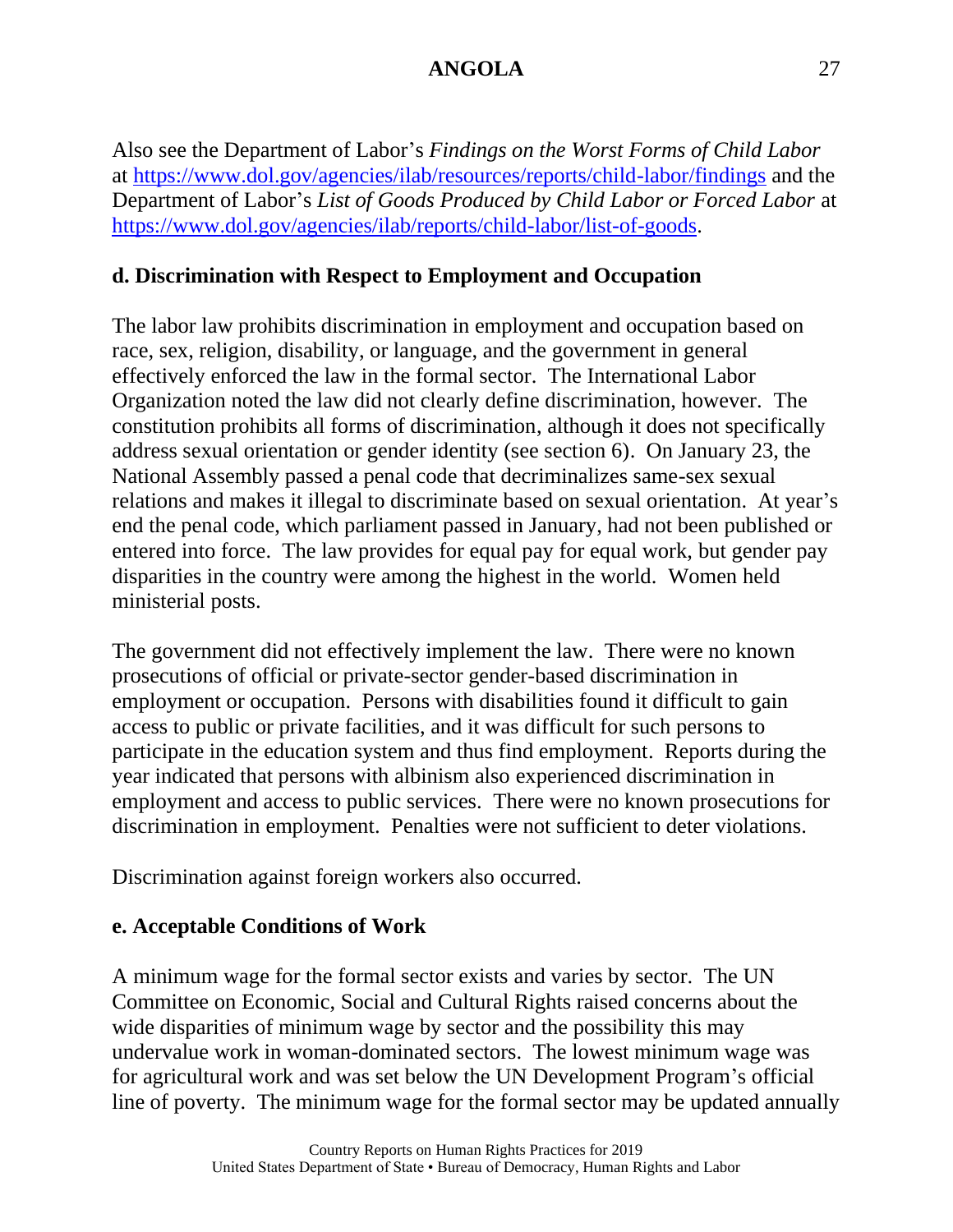or when the government assesses economic conditions warrant. The minimum wage law does not cover workers in informal sectors, such as street vendors and subsistence farmers.

The standard workweek in the private sector is 44 hours, while in the public sector it is 37 hours. In both sectors the law mandates at least one unbroken period of 24 hours of rest per week. In the private sector, when employees engage in shift work or a variable weekly schedule, they may work up to 54 hours per week before the employer must pay overtime. In the formal sector, there is a prohibition on excessive compulsory overtime, defined as more than two hours a day, 40 hours a month, or 200 hours a year. The law also provides for paid annual holidays. By law employers must provide, at a minimum, a bonus amounting to 50 percent of monthly salary to employees each year in December and an annual vacation. Workweek standards were not enforced unless employees filed a formal complaint with the Ministry of Public Administration, Employment, and Social Security. Labor law protected foreign workers with permanent legal status or a temporary work visa.

The government effectively enforced the minimum wage law within the formal labor sector, and penalties were sufficient to deter violations. Most workers in the informal sector were not covered by wage or occupational safety standards. An estimated 60 percent of the economy derived from the informal sector, and most wage earners held second jobs or depended on the agricultural or other informal sectors to augment their incomes.

A 2016 presidential decree established minimum employment standards for domestic workers, including national minimum wage protection, an eight-hour work day for domestic workers living outside of their employer's home, a 10-hour work day for domestic workers living inside their employer's home, compulsory employer contributions to a domestic worker's social security protection, and maternity and holiday allowances. The Ministry of Public Administration, Employment, and Social Security is charged with implementing and enforcing the law. An insufficient number of adequately trained labor inspectors hampered enforcement efforts. Some companies received advance warning of impending labor inspections.

The labor law requires a safe work environment in all sectors of the economy. Employees have the right to remove themselves from hazardous working conditions and may file a formal complaint with the Ministry of Public Administration, Employment, and Social Security if employers insist they perform